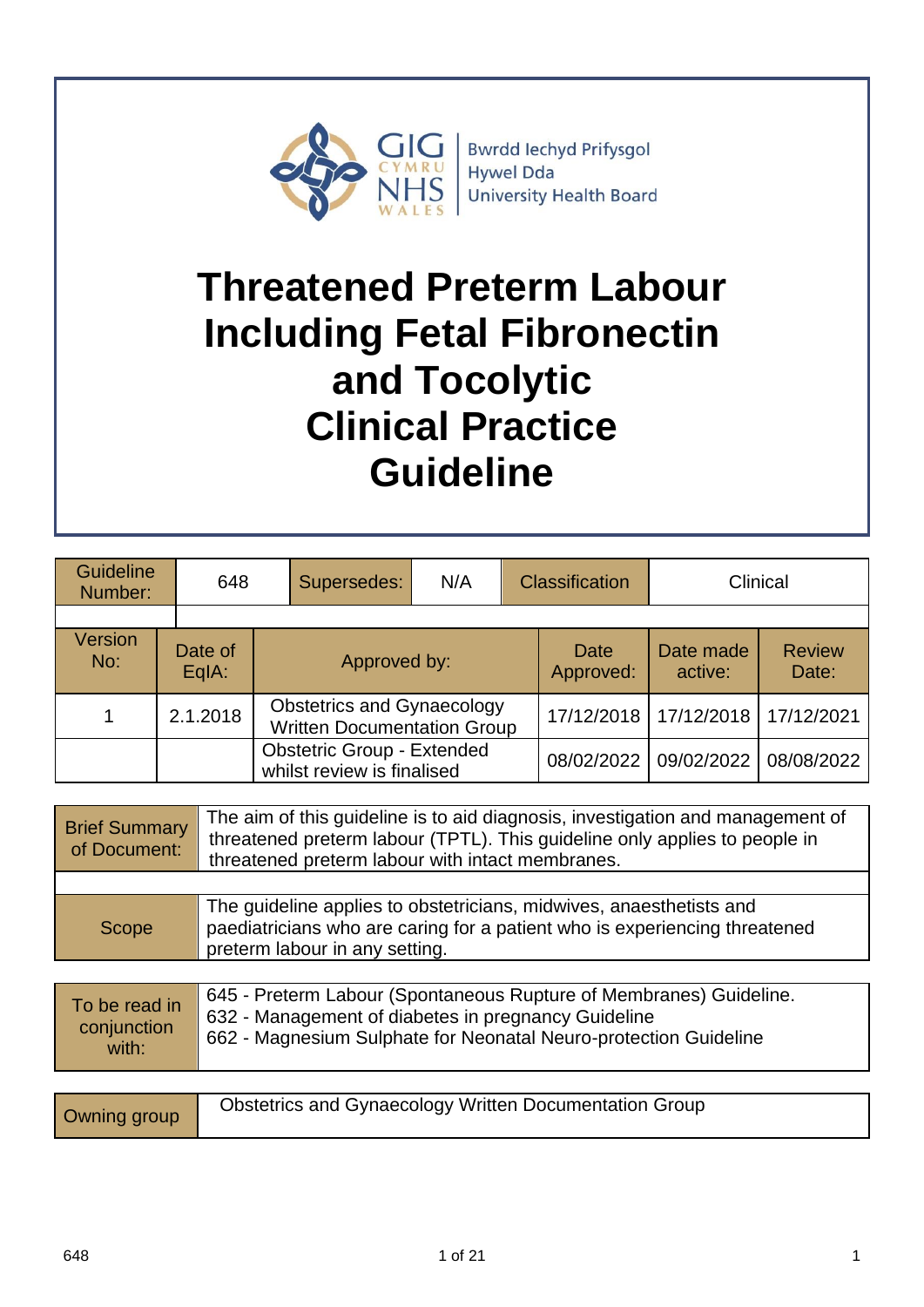| Reviews and updates |                        |                   |  |  |
|---------------------|------------------------|-------------------|--|--|
| Version<br>no:      | Summary of Amendments: | Date<br>Approved: |  |  |
|                     | <b>New Guideline</b>   | 17/12/2018        |  |  |

#### **Glossary of terms**

| Term         | <b>Definition</b>                      |  |  |
|--------------|----------------------------------------|--|--|
|              |                                        |  |  |
| <b>FFN</b>   | <b>Fetal fibronectin</b>               |  |  |
| <b>PPROM</b> | Preterm Prelabour Rupture Of Membranes |  |  |
| <b>TPTL</b>  | <b>Threatened Preterm Labour</b>       |  |  |
| <b>RDS</b>   | <b>Respiratory Distress Syndrome</b>   |  |  |
| <b>PTL</b>   | Preterm labour                         |  |  |
| <b>BGH</b>   | <b>Bronglais Hospital</b>              |  |  |
| <b>EDD</b>   | Estimated due date                     |  |  |
| <b>CTG</b>   | Cardiotocograph                        |  |  |
| <b>MSU</b>   | Midstream sample urine                 |  |  |
| <b>NNU</b>   | <b>Neonatal Unit</b>                   |  |  |
| SpR          | <b>Specialist Registrar</b>            |  |  |
| <b>BP</b>    | <b>Blood pressure</b>                  |  |  |
| <b>FBC</b>   | Full blood count                       |  |  |
| <b>CRP</b>   | C-reactive protein                     |  |  |
| G&S          | Group and save                         |  |  |

| Threatened Preterm Labour, Fetal fibronectin, Tocolytics<br>Keywords |  |
|----------------------------------------------------------------------|--|
|----------------------------------------------------------------------|--|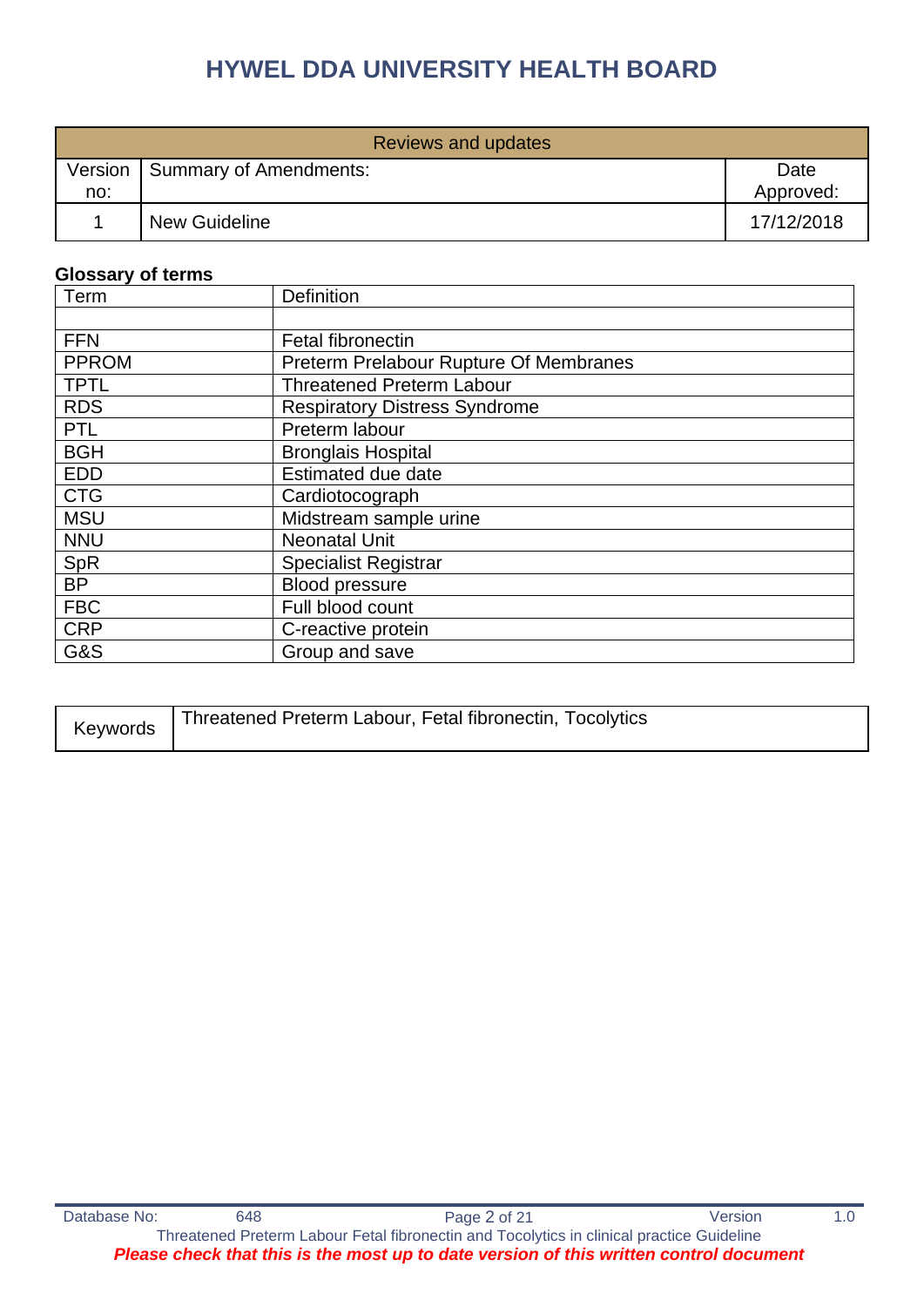### **Content**

| 2.             |                                                                     |     |
|----------------|---------------------------------------------------------------------|-----|
| 3.             |                                                                     |     |
| 4.             |                                                                     |     |
| 5.             | RISK FACTORS ASSOCIATED WITH SPONTANEOUS PRETERM BIRTH 4            |     |
| 6.             | SCREENING TOOLS TO DETERMINE RISK FOR SPONTANEOUS PRETERM BIRTH.5   |     |
| 7 <sub>1</sub> |                                                                     |     |
| 8.             |                                                                     |     |
| 9.             |                                                                     |     |
| 9.1            |                                                                     |     |
|                |                                                                     |     |
| 10.            | TRANSVAGINAL ULTRASOUND ASSESSMENT OF CERVICAL LENGTH  10           |     |
| 11.            |                                                                     |     |
| 12.            |                                                                     |     |
| 13.            |                                                                     |     |
| 14.            |                                                                     |     |
| 15.            |                                                                     |     |
| 16.            |                                                                     |     |
| 17.            | APPENDIX 2 - SCREENING FOR PRETERM LABOUR IN THE ANTENATAL BOOKING  |     |
|                |                                                                     | 16  |
| 18.            | APPENDIX 3 - GUIDANCE FOR ANTENATAL CORTICOSTEROID ADMINISTRATION18 |     |
| 19.            | APPENDIX 4 - ST THOMAS' HOSPITAL PROTOCOL FOR SYMPTOMATIC PATIENTS  |     |
|                |                                                                     | -20 |
| 20.            | APPENDIX 5 - AUDIT PROFORMA ON PREDICTIVE VALUE OF FFN & CERVICAL   |     |
|                |                                                                     | 21  |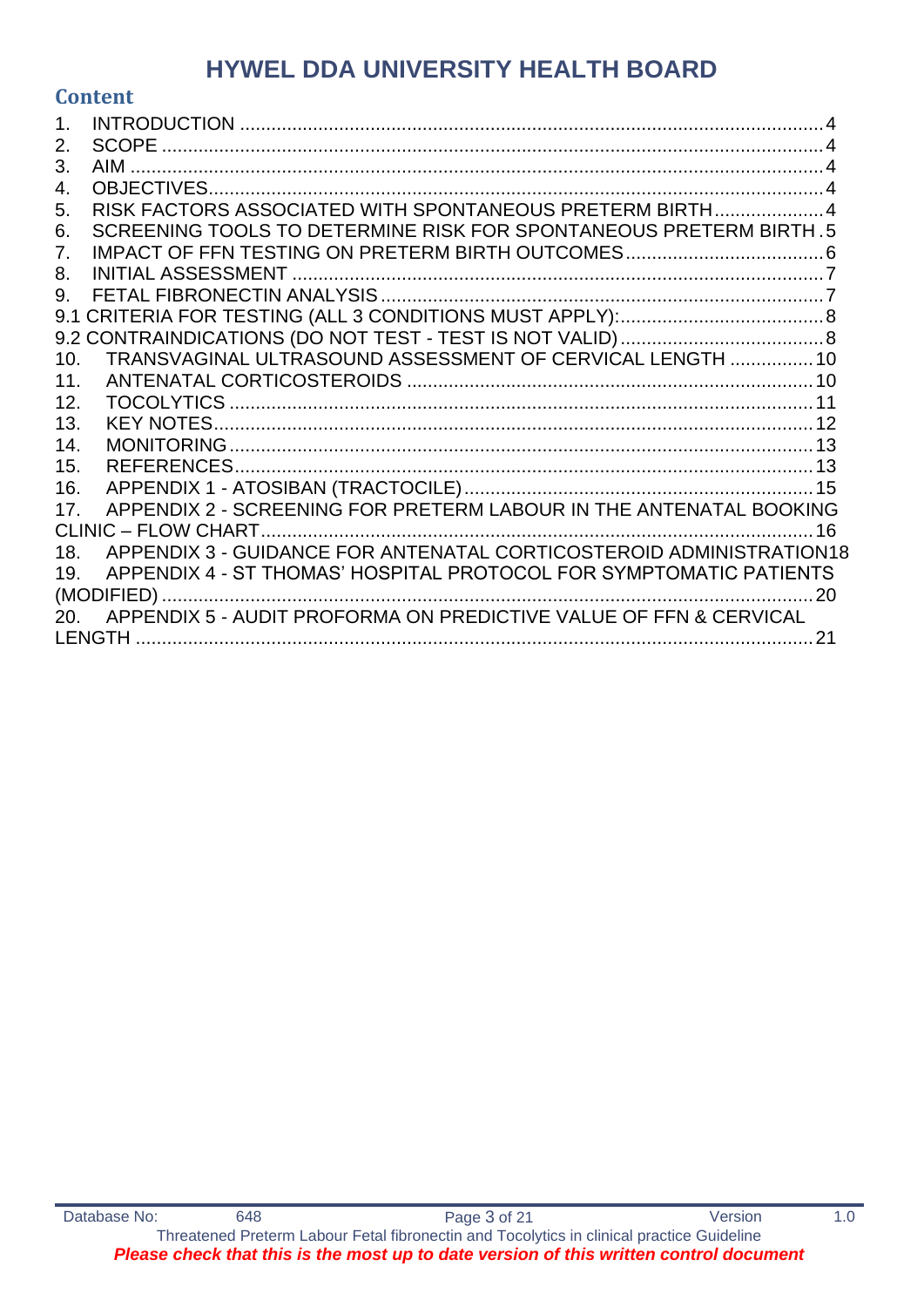### <span id="page-3-0"></span>**1. INTRODUCTION**

Spontaneous preterm birth occurs in 7-11% of pregnancies before 37 weeks gestation and in 3 - 4% of pregnancies before 34 weeks gestation.

Births prior 34 weeks of gestation cause most of neonatal mortality and morbidity. The frequency of bronchopulmonary dysplasia, intraventricular haemorrhage, retrolental fibroplasia, neurodevelopmental problems, and cognitive difficulties increases with the grade of pre-maturity.

Incidence of spontaneous preterm birth has not decrease in the last decade, but there is effective management to reduce the associated complications in the infants/foetus. Antenatal steroids significantly reduce morbidity and mortality of the infants/foetus. Timely institution of such treatment depends on accurate prediction of spontaneous preterm birth.

### <span id="page-3-1"></span>**2. SCOPE**

The guideline applies to obstetricians, midwives, anaesthetists and paediatricians who are caring for a patient who is experiencing threatened preterm labour in any setting.

#### <span id="page-3-2"></span>**3. AIM**

The aim of this guideline is to aid diagnosis, investigation and management of threatened preterm labour (TPTL). This guideline only applies to people in threatened preterm labour with intact membranes. It does not apply for preterm labour with preterm, pre-labour rupture of membranes (PPROM). For those instances refer to the HDUHB Guideline 645 - Preterm Labour (Spontaneous Rupture of Membranes)

### <span id="page-3-3"></span>**4. OBJECTIVES**

The aim of this guideline will be achieved by the following:

- Identifying the risk factors associated with spontaneous preterm birth
- By safe and timely management of people in TPTL

### <span id="page-3-4"></span>**5. RISK FACTORS ASSOCIATED WITH SPONTANEOUS PRETERM BIRTH**

Although the absolute cause of spontaneous preterm birth is difficult to identify in most individual cases, risk factors have been identified and include black ethnicity, vaginal bleeding during pregnancy, low body mass index, anaemia, certain vaginal or urinary tract infections during pregnancy, preterm contractions, multifetal gestation, a short cervix during pregnancy, and a history of a prior spontaneous preterm birth (Table 1). However, approximately 50% of women who deliver preterm do not have identifiable risk factors.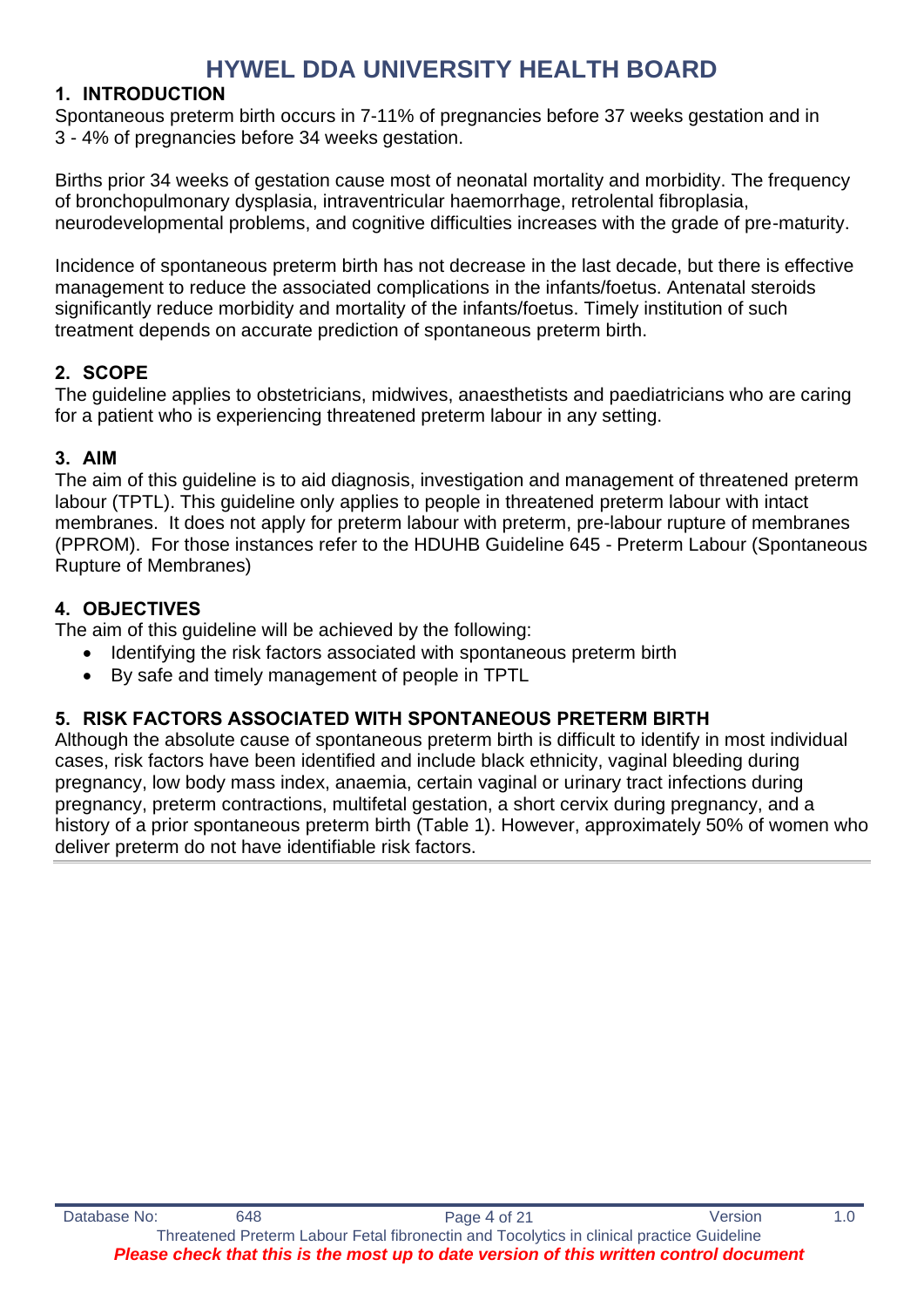#### **Table 1. The Relationship between Maternal Characteristics and Spontaneous Preterm Birth in Singleton Gestations**

| <b>Risk factor</b>                                 | Relative risk for spontaneous preterm birth < 37<br>weeks |
|----------------------------------------------------|-----------------------------------------------------------|
| <b>Black ethnicity</b>                             | 1.5                                                       |
| Body mass index $<$ 19.8                           | 2.5                                                       |
| History of a previous spontaneous preterm<br>birth | 2.7                                                       |
| Preterm contractions                               | 1.8                                                       |
| Vaginal bleeding                                   | 1.5                                                       |
| Cervical length $\leq$ 2.5 cm                      | 3.5                                                       |
| Positive fetal fibronectin test                    | 3.3                                                       |

Approximately 80% of preterm births are considered to be spontaneous as a result of either preterm labour or preterm, pre-labour rupture of membranes. The remaining 20% are medically indicated preterm births, usually because of pre-eclampsia, intrauterine growth restriction, or other indications. There appear to be 4 major pathways leading to preterm birth, and an understanding is paramount to predicting and ultimately preventing preterm birth.

The four pathways are:

- (1) pre-mature activation of the fetal or maternal hypothalamic-pituitary-adrenal axis
- (2) decidual or systemic inflammation
- (3) decidual bleeding and
- (4) pathologic distension of the uterus.

<span id="page-4-0"></span>All four of these processes lead to a final common pathway of preterm labour/preterm pre-labour ruptured membranes and spontaneous preterm birth.

#### **6. Screening Tools to Determine Risk for Spontaneous Preterm Birth**

Two tools have shown high accuracy in predicting preterm birth; i.e. cervical length measurement by transvaginal ultrasound and fFN testing.

#### Cervical length measurement

A cut-off of 15 mm for cervical length (three studies, 1266 women, rate of preterm birth within 48h 7.1%) predicted 71.1% (95% CI, 59.5 – 80.9%) of preterm births at < 48h with a specificity of 86.6% (95% CI, 84.6–88.5%).

In women with cervical length of ≤ 15mm, one study found 51% delivered within 7 days. However if the cervical length was ≥ 16mm, only 1% delivered within 7 days.

Administration of progesterone in women with a short (< 15 mm) cervix can decrease the

likelihood of preterm birth at less than 34 weeks gestation by 45%.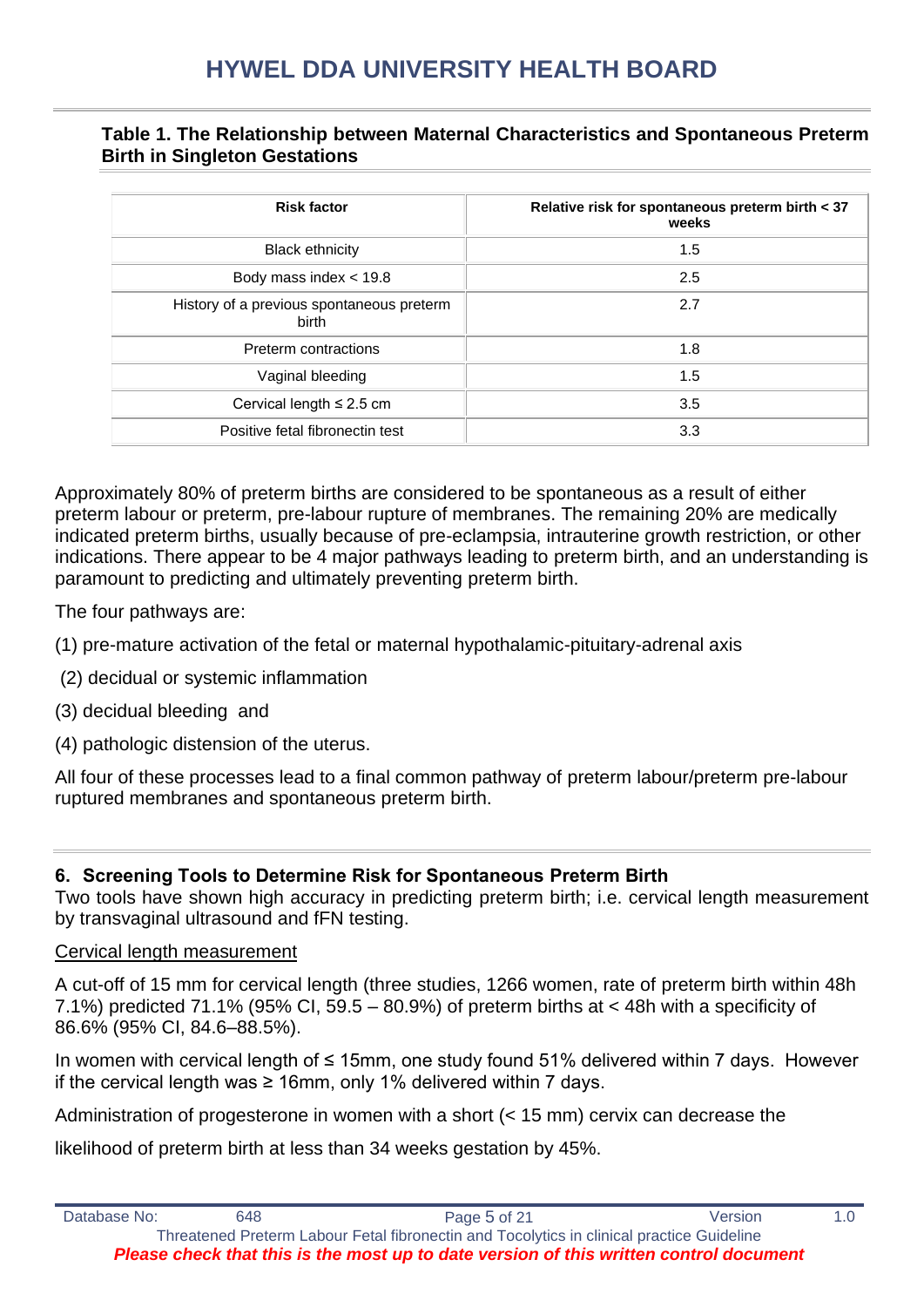#### Fetal fibronectin (fFN)

Most accurate prediction of spontaneous preterm birth gives cervicovaginal fFN test.

fFN is a glycoprotein found in amniotic fluid, placental tissue, and the extracellular substance of the decidua basalis next to the placental intervillous space. It is thought to be released through mechanical or inflammatory mediated damage to the membranes or placenta before birth.

In normal pregnancy fFN is present in the vagina up to the fusion of the chorionic membrane with the maternal decidua at approximately  $20 - 22$  weeks of gestation. After this time the level of fFN then falls to below 50ng/ml. After 22 weeks of gestation, a level above 30ng/ml is thought to result from inflammatory or mechanical insult to either the placenta or the fetal membranes indicating separation of the chorion and the deciduas, and imminent delivery. Concentrations ≥50ng/ml during 23 – 35 weeks of gestation have been shown to indicate a greater risk of preterm delivery. Meta-analysis suggests that fFN has a sensitivity of 77% and a specificity of 87% in predicting delivery within 7 days in symptomatic women.

fFN test can predict imminent birth among women with symptoms of threatened spontaneous preterm birth but before advanced cervical dilatation and then antenatal steroids, tocolytics, and in utero transfer may be used accordingly.

Antenatal steroids are most effective in the 2-7 days after they are given.

fFN test is most accurate in predicting spontaneous preterm birth within 7-10 days after testing among women with symptoms of threatened preterm birth before advanced cervical dilatation. After a positive test result 17 symptomatic women at 31 weeks gestation would need to be treated with antenatal steroids to prevent one case of RDS.

If steroids were to be used for all symptomatic women at this gestation without fFN testing than 109 women would be treated with antenatal steroids to prevent one case of RDS.

**Table 2. Cervicovaginal Fetal Fibronectin Among Symptomatic Women and Number of Women Needed to Be Treated at 31 Weeks of Gestation With Antenatal Steroids to Prevent One Case of Neonatal Respiratory Distress Syndrome Associated With Spontaneous Preterm Birth Within 7-10 Days of Testing**

| <b>Test result</b> | Probability of spontaneous Risk for respiratory Rate of respiratory Number<br>preterm birth within 7-10 distress syndrome at 32 distress syndrome at 32 needed to<br>days of testing (%) | weeks of gestation | weeks of gestation (%) | treat |
|--------------------|------------------------------------------------------------------------------------------------------------------------------------------------------------------------------------------|--------------------|------------------------|-------|
| No testing         | 4.5                                                                                                                                                                                      | 0.53               | 2.0                    | 109   |
| Test positive      | 20.6                                                                                                                                                                                     | 0.53               | 11.0                   | 17    |
| Test negative      | 1.0                                                                                                                                                                                      | 0.53               | 0.4                    | 509   |

### <span id="page-5-0"></span>**7. IMPACT OF FFN TESTING ON PRETERM BIRTH OUTCOMES**

Recent data have shown that provider knowledge of fFN results is associated with a lower incidence of preterm birth prior to 37 weeks of gestation. Several studies have also demonstrated a cost savings when fFN testing was used to evaluate women with symptoms of preterm labour. One study from USA demonstrated 40% less admissions with symptoms of preterm labour.

Different studies demonstrated similarly high negative predictive value of fFN test. Honest, et all found that in women symptomatic for preterm labour, a positive test was associated with a 20.6% risk for delivery within 7-10 days of testing, whereas a negative test was associated with a 1% risk for delivery in this interval of time.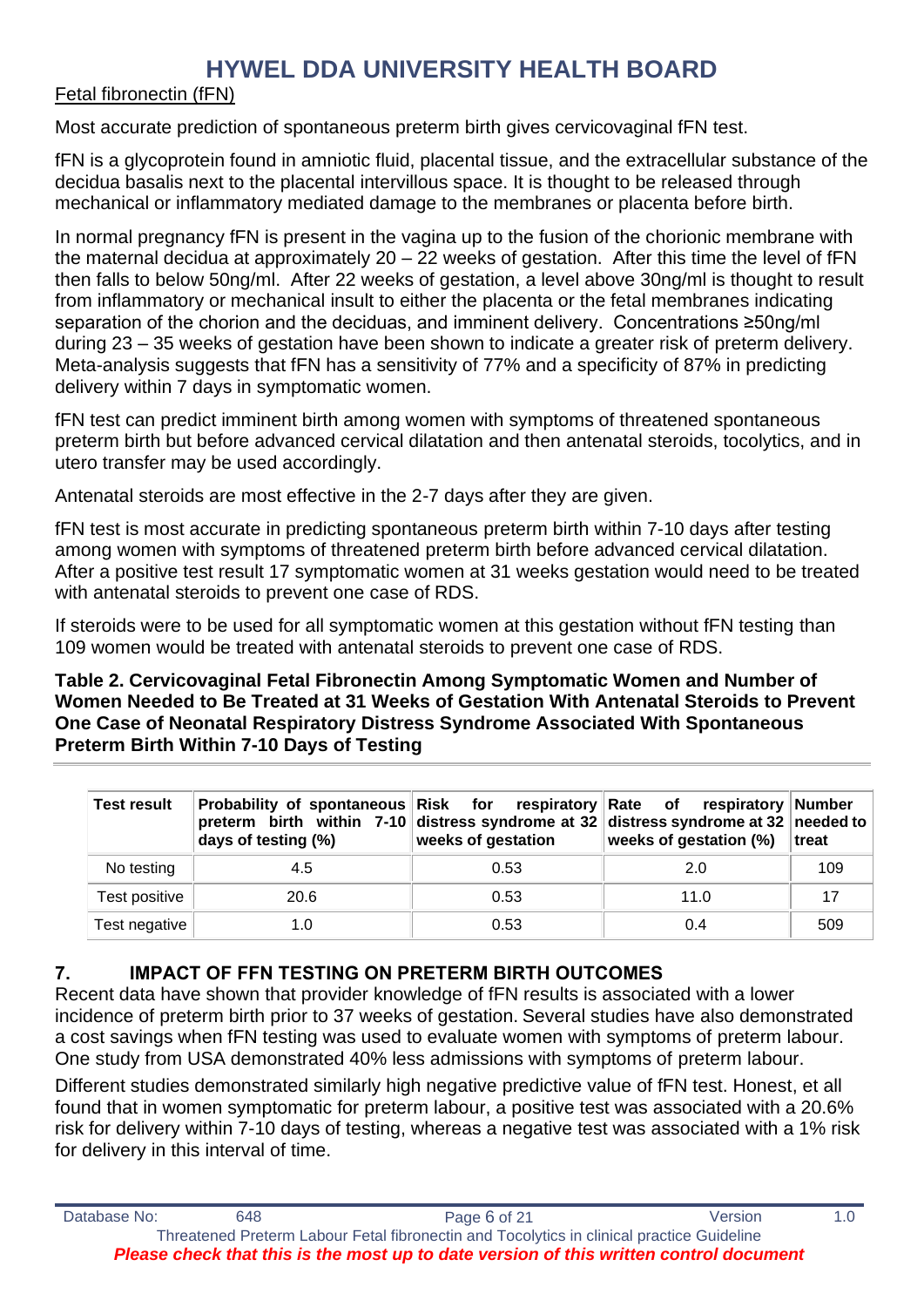A more recent meta-analysis confirmed these findings: a positive test was associated with a 25.9% risk for delivery within the following week, whereas a negative test was associated with a 2.4% risk for delivery within the following week.

#### **Thus, the primary benefit of fFN testing appears to be in its negative predictive value, its ability to identify patients who will not deliver within the following week and in whom interventions and hospitalization may be avoided.**

#### <span id="page-6-0"></span>**8. INITIAL ASSESSMENT**

All women with suspected PTL should be assessed as in-patient.

A full history should be taken, including details on:

- previous obstetric history
- previous medical history
- history of present pregnancy to date including gestational age from agreed EDD
- the start and timing of contractions
- any vaginal loss of blood or fluid
- urinary and bowel symptoms
- symptoms of systemic illness
- history of recent sexual intercourse

Obstetric examination should include:

- abdominal palpation to determine the lie and presentation of the fetus
- symphysial-fundal height
- abdominal ultrasound examination by a trained and competent operator to assess fetal viability, presentation, estimate fetal weight, measure the liquor volume and placental site
- any evidence of uterine, suprapubic or renal angle tenderness
- any palpable uterine contractions

Vaginal examination should then be performed:

- pass a sterile speculum
- look for a pool of liquor, vaginal blood and cervical dilatation
- if appropriate a fibronectin swab should then be taken (see below)
- take swabs from the vaginal fornix (HVS), low vagina (LVS) and endocervical canal (Chlamydia) for infection screen
- if membranes are intact a gentle sterile digital examination can be performed to assess cervical effacement and dilation OR
- transvaginal ultrasound for cervical length if a trained operator available
- digital examination should be avoided if premature rupture of membranes is suspected

Investigations should be performed:

- maternal pulse, BP, temperature and respiratory rate
- CTG (continuous ≥ 26 weeks)
- urine dipstick and MSU
- blood for FBC, CRP, G&S (and blood cultures, if temperature above 37.5°C)

### <span id="page-6-1"></span>**9. FETAL FIBRONECTIN ANALYSIS**

Analysis to measure the fFN concentration in a swab taken of the cervicovaginal secretions is done using the automated Rapid fFN 10Q Analyzer, Hologic. The Fetal Fibronectin Test is an *in vitro* diagnostic test that uses a single-use, disposable cassette analyzed on the automated Rapid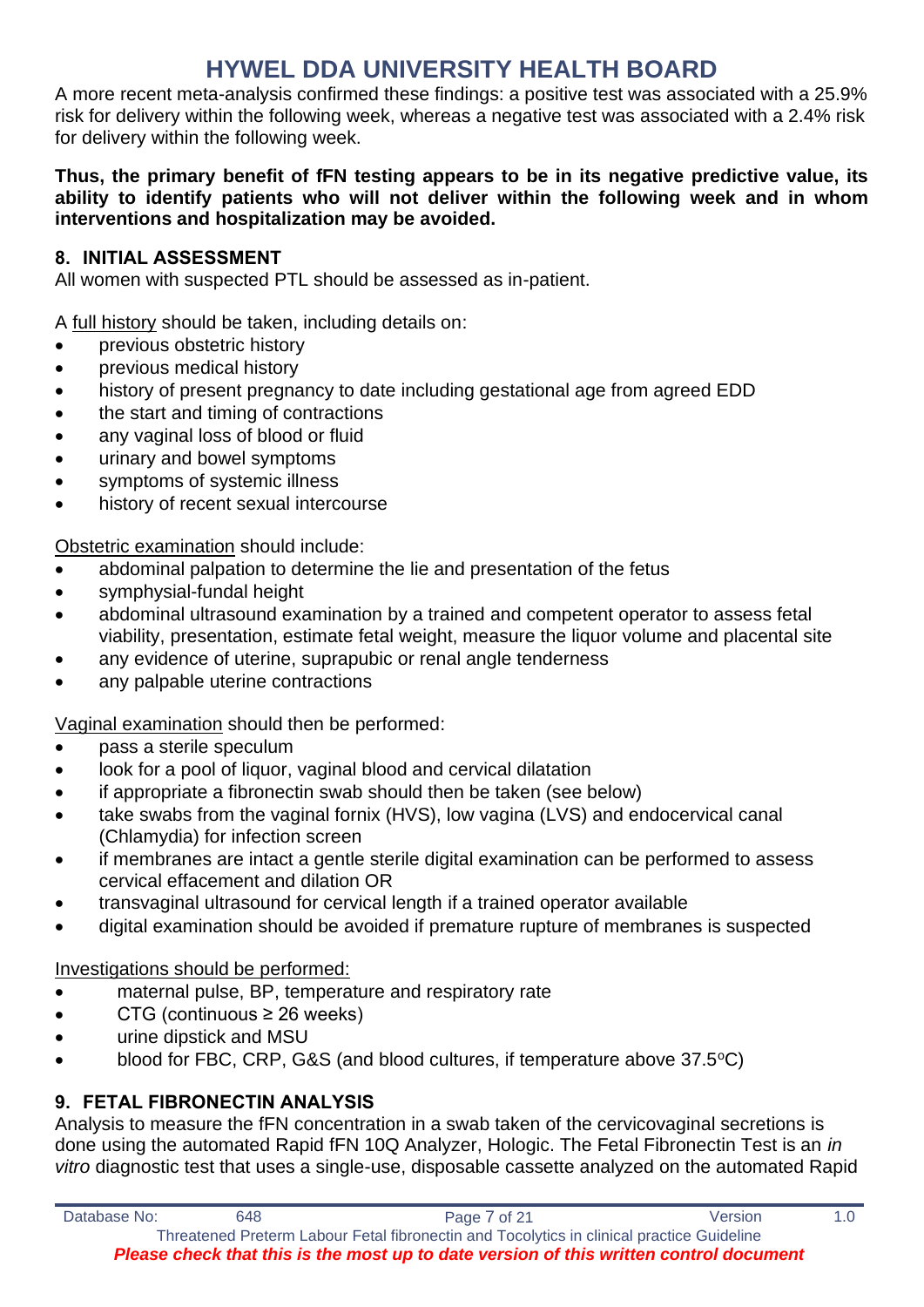fFN 10Q Analyzer, to measure the fFN. The machine gives a result within 10 minutes of the swab being tested. The result is exact quantitative level of fFN and is marked as either Positive, Negative or Invalid.

People transferred from another hospital via *in utero* transfer should have an fFN swab performed if they fulfil the criteria for testing and provided they have not had an fFN swab performed at their referral hospital.

NOTE: If the person has had a digital vaginal examination in the last 24 hours at the referring hospital, the fFN test may show a false positive result and be invalid. Testing for fFN should be delayed until 24 hours after the digital vaginal examination. Transvaginal ultrasound can be used as an alternative method of predicting the risk of preterm labour, if a skilled practitioner is available.

### <span id="page-7-0"></span>**9.1 Criteria for testing (all 3 conditions must apply):**

- People with signs and symptoms of PTL between 22 and 35 weeks of gestation **(BGH variation: use up to 36 weeks of gestation to assist decision for inutero transfer)**
- Intact membranes
- Cervical dilatation < 3cm

### <span id="page-7-1"></span>**9.2 Contraindications (do not test - test is not valid)**

- Ruptured membranes
- Placenta praevia
- Placental abruption
- Moderate or gross vaginal bleeding
- Within 24 hours of sexual intercourse
- Within 24 hours after vaginal examination
- Cervical cerclage (especially within 4 weeks of cerclage placement)

All these situations can increase the false positive result (see below).

### **9.3 Carrying out Fetal Fibronectin Analysis**

**Avoid contaminating the cervicovaginal secretions** with lubricants, soap, disinfectants, creams or jelly.

#### **Use water to lubricate the speculum Taking a fFN swab**

The sample should be collected **before** digital examination is carried out. You will need:

- Sterile speculum
- Fibronectin swab
- **Buffer solution**
- Rapid fFN 10Q Analyzer, Hologic
	- $\triangleright$  Only use water to lubricate the sterile speculum (no cream or KY jelly)
	- ➢ Place the sterile Fibronectin swab provided in the fibronectin kits in the posterior fornix of the vagina for 10 seconds and rotate it
	- $\triangleright$  Remove swab and immerse it into the buffer solution for 10 15 seconds and remove it
	- $\triangleright$  Set up Rapid fFN 10Q Analyzer for the patient
	- ➢ Insert Rapid fFN Cassette into machine
	- $\triangleright$  Using a 1ml syringe pipette 200 $\mu$ l from the sample collected in the buffer solution into the well of the Rapid fFN Cassette
	- $\triangleright$  Complete the log book beside the machine with patient name, hospital number, date and your name
	- $\triangleright$  A result will be printed in 10 minutes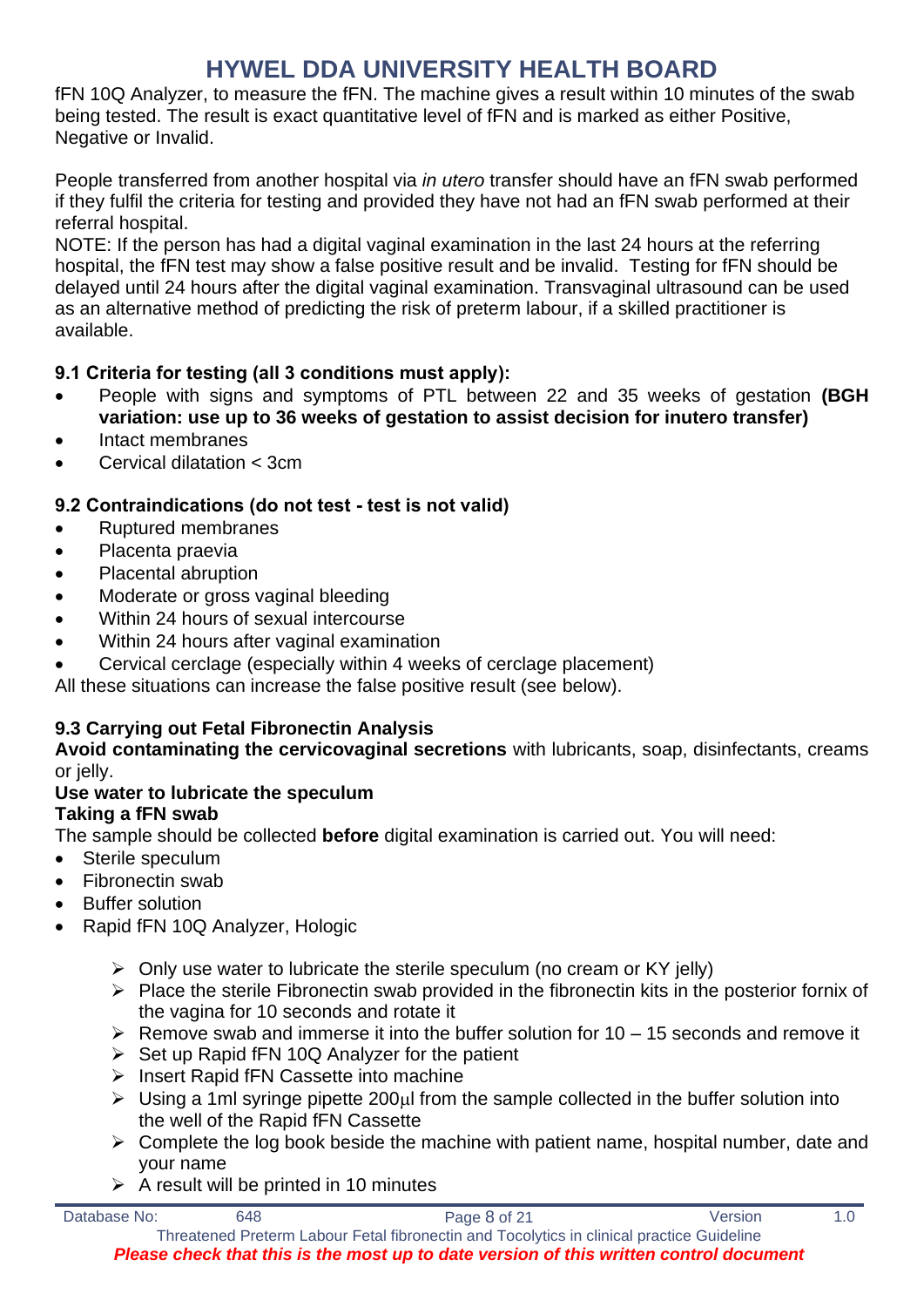$\triangleright$  Get 2 copies of the machine print out and place one in woman's notes and the second in the log book next to the machine beside the patient name.

### **9.3.1 Negative fFN result**

It is reasonable to withhold tocolysis and steroids if the fFN swab is negative. Instead, the person should be observed as inpatient until the results of other investigations have been obtained.

- Analgesia should be prescribed as required.
- Inform and discuss with the person and partner, that the risk of delivering in the next 10 days is 1%.
- Educate on signs and symptoms of PTL.
- Discharge home if clinically well.
- Arrange antenatal follow up within 2 weeks with the person's consultant

For people transferred from another hospital via *in utero* transfer who do not have fFN testing available at their referring hospital and who subsequently has a negative fFN test:

- discuss the case with the on-call consultant obstetrician and consultant neonatologist
- consider transfer back to the referring hospital or discharge home depending on the clinical situation
- inform on call obstetrician from the referring hospital

### **9.3.2 Positive fFN result**

A symptomatic person with a positive swab has an increased chance of delivering the baby preterm. Inform oncall Consultant immediately.

- offer antenatal corticosteroids as set out in section 11
- offer tocolysis in accordance to section 12
- inform NNU and neonatal sister in charge

The neonatal SpR or consultant should counsel the woman and partner appropriately.

If there is no NNU cot available then in utero transfer should be considered. Refer to Wales guidelines for in utero transfer

http://www.1000livesplus.wales.nhs.uk/sitesplus/documents/1011/All%20Wales%20In-Utero%20Guideline%20PDF.pdf.

### **9.4 Invalid result**

An invalid result means that either too little or too much buffer solution has been added to the cassette. The analysis can be repeated using the same buffer solution and a second cassette making sure that the person running the test is familiar with the Rapid fFN 10Q Analyzer. If the test is again invalid, then transvaginal ultrasound assessment of cervical length should be used as an alternative if there is a qualified practitioner available (see below). If this is unavailable, the person should be managed according to clinical judgement. Discuss with the on call consultant.

### **9.5 What is the effect of digital vaginal examination and cervical cerclage on fFN results?**

The presence of a cervical cerclage or performing a digital vaginal examination before Ffn testing increases the false positive rate, but does not reduce the negative predictive value of a test.

### **9.6 Further management**

If there is evidence of ruptured membranes, follow HDUHB Guideline 645 - Preterm Labour (Spontaneous Rupture of Membranes)

If the cervix is ≥3cm dilated

• offer antenatal corticosteroids as set out in section 11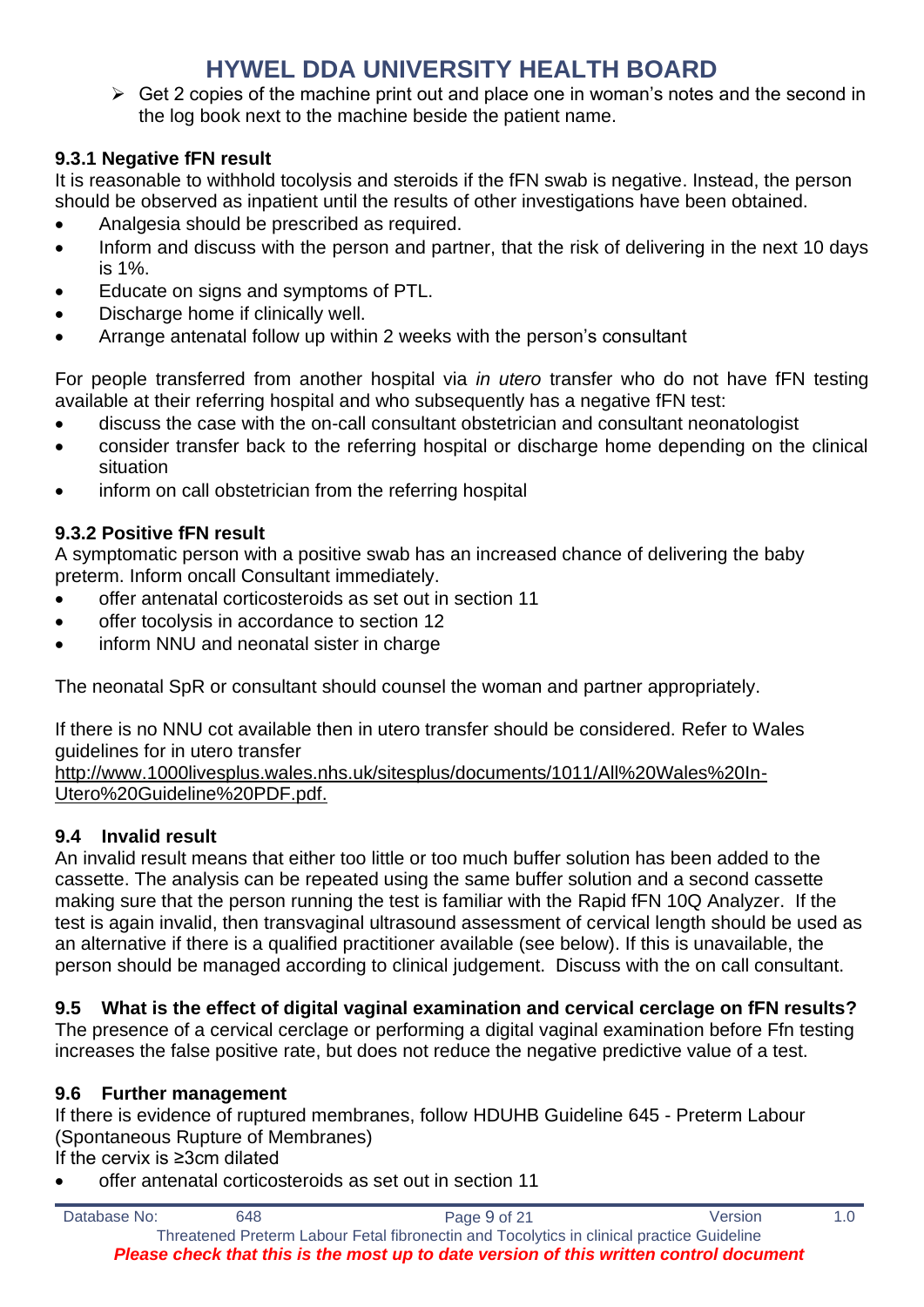- consider tocolysis in accordance to section 12
- consider administration of magnesium sulphate for neuroprotection from 24 to ≤ 31+6 weeks

See Magnesium Sulphate for Neonatal Neuro-protection Guideline No.662

inform NNU and neonatal sister in charge

The neonatal SpR or consultant should counsel the woman and partner appropriately.

If there is no NNU cot available then in utero transfer should be considered. Refer toWales guidelines for in utero transfer

[http://www.1000livesplus.wales.nhs.uk/sitesplus/documents/1011/All%20Wales%20In-](http://www.1000livesplus.wales.nhs.uk/sitesplus/documents/1011/All%20Wales%20In-Utero%20Guideline%20PDF.pdf)[Utero%20Guideline%20PDF.pdf](http://www.1000livesplus.wales.nhs.uk/sitesplus/documents/1011/All%20Wales%20In-Utero%20Guideline%20PDF.pdf)

### <span id="page-9-0"></span>**10.TRANSVAGINAL ULTRASOUND ASSESSMENT OF CERVICAL LENGTH**

Can be used to aid management if:

- fFN testing is contraindicated (eg digital vaginal examination done within 24 hours)
- fFN test result is invalid
- fFN test is negative but persistent uterine contractions still raise concerns that the woman is in PTL

A transvaginal scan should only be performed by a clinician trained in transvaginal ultrasonography. People who have a cervical length at presentation of >15mm, consideration should be given to withholding steroids and to discharge from hospital.

For a person transferred from another hospital via *in utero* transfer in whom fFN testing is contra-indicated and who subsequently has a cervical length > 15mm:

- Discuss the case with the on call obstetrician and neonatologist
- Consider transfer back to the referring hospital or discharge home depending on the clinical situation
- Inform the referring hospital on call obstetrician

### <span id="page-9-1"></span>**11.ANTENATAL CORTICOSTEROIDS**

- Antenatal corticosteroids should be offered to all people in PTL from 24+0 to 34+0 gestation in established preterm labour and in those with threatened PTL who have a positive fFN swab or a short cervix on ultrasound (≤15mm).
- If the pregnancy is less than 24 weeks of gestation, the decision for administration of maternal corticosteroids should be made after discussion with the consultant obstetrician on call and in conjunction with the neonatal team.
- From 34 to 36 weeks, there is some evidence of benefit and these cases should be discussed with the consultant obstetrician on call.

### **The regimen is 2 doses of betamethasone 12mg intramuscularly 24 hours apart.**

The foetal half life of betamethasone is 12 hours. Accelerated courses (2 doses 12 hours apart) have not been shown to be of greater benefit and may increase side effects.

Betamethasone 12 mg given intramuscularly in two doses **or dexamethasone 6 mg given intramuscularly in four doses** are the steroids of choice to enhance lung maturation.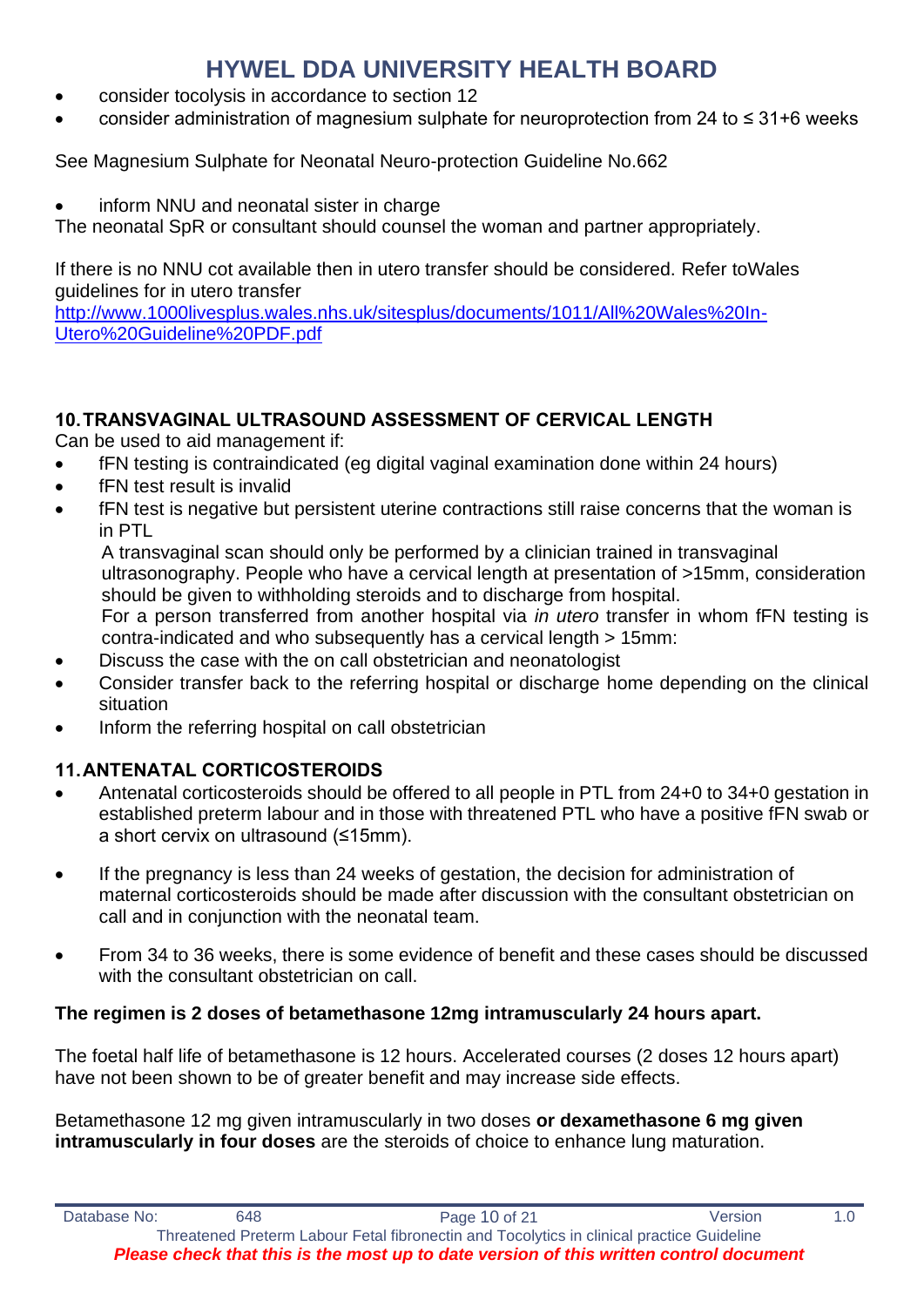Evidence for other dosing regimens such as the commonly used two doses of betamethasone 12 mg given 12 hours apart is sparse (two trials, 92 women),29,30 but it would seem reasonable that as long as 24 mg of either drug is given within a 24–48-hour period, any dosing regimen can be used.

### **Contraindications**

• Active tuberculosis

### **Caution**

- Systemic maternal sepsis. In the presence of definite evidence of chorioamnionitis, the administration of betamethasone should first be discussed with the on call consultant and its relative merits and potential adverse effects discussed.
- In gestational diabetes or type1/2 diabetes steroids can exacerbate hyperglycaemia and the course of steroids may need to be given in conjunction with extra doses of insulin (see HDUHB guideline 632 - Management of diabetes in pregnancy).

### **Repeat courses of corticosteroids**

If repeat courses of corticosteroids are being considered, consultant opinion must be sought. There is some evidence to support repeating corticosteroids if the first course is given very early in pregnancy. There is, however, mounting evidence that repeated courses can be harmful, associated with decreased birth weight and head size, sepsis and neonatal death.

### <span id="page-10-0"></span>**12.TOCOLYTICS**

There is no clear evidence that tocolytic drugs improve outcome and therefore it is reasonable not to use them. However, tocolysis should be considered if the few days gained would be put to good use, such as completing a course of corticosteroids or in utero transfer.

**People most likely to benefit from use of a tocolytic drug are those who are in very preterm labour, those needing transfer to a hospital which can provide neonatal intensive care and those who have not yet completed a full course of corticosteroids. Tocolysis should not be used where there is a contraindication to prolonging pregnancy.**

### **Tocolysis is indicated**

- In suspected or proven preterm labour between  $24^{+0}$   $34^{+0}$  weeks gestation.
- If the cervix is  $<$  4 cm dilated
- With intact membranes
- Or for transfer to neighbouring unit irrespective of gestational age and state of membranes.

Consider tocolysis in other circumstances only after discussion with a consultant.

### **Relative Contra-indications for Tocolysis**

- Ruptured membranes (unless reviewed by consultants)
- **Fetal distress**
- Intrauterine infection
- Antepartum haemorrhage
- Any maternal medical condition that warrants delivery (e.g. pre-eclampsia)
- Any maternal medical disorder where chosen tocolytic drug is contra indicated, see below.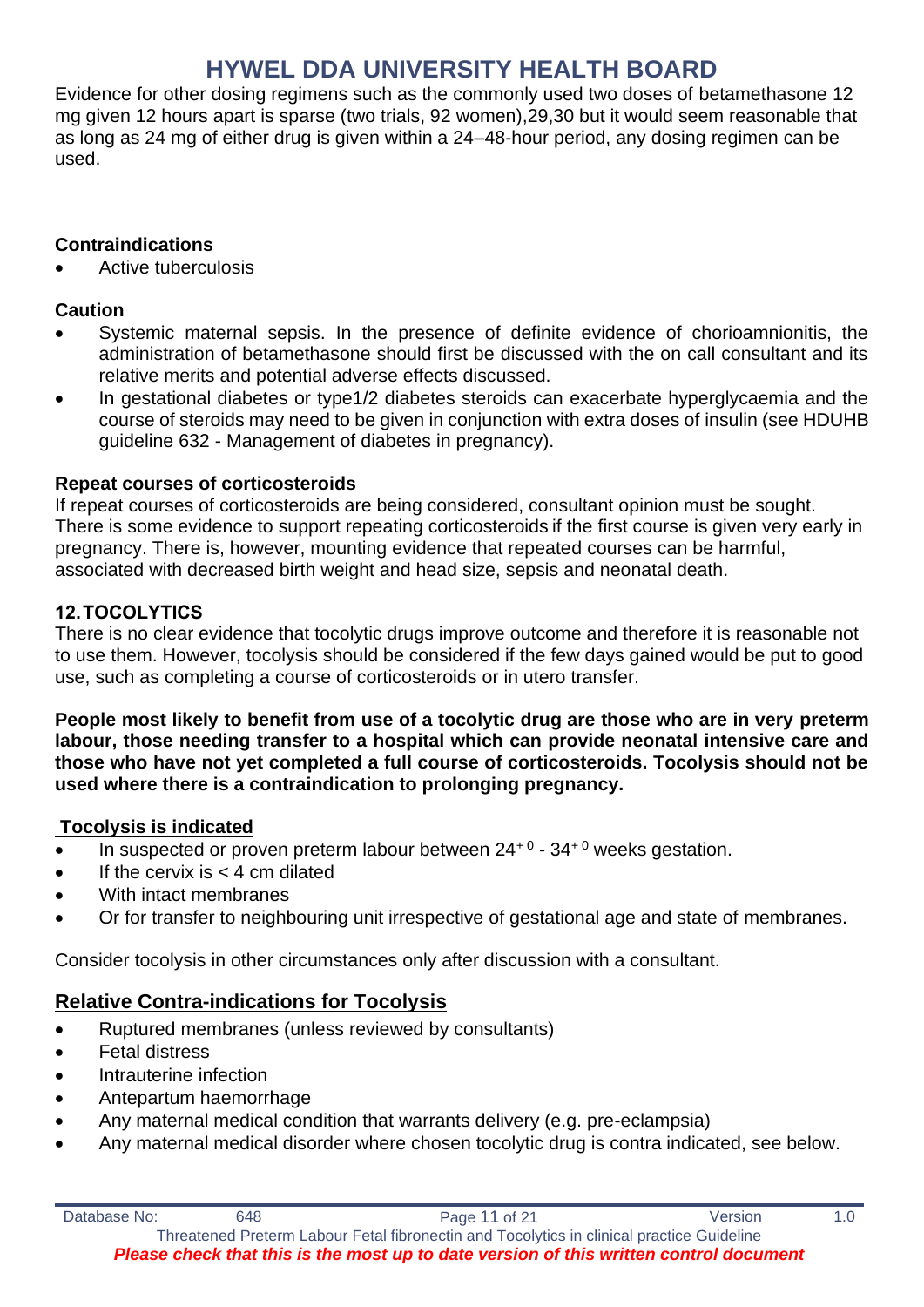**Only four drugs are licensed in the UK for tocolysis (ritodrine, salbutamol, terbutaline and atosiban).** Ritodrine & salbutamol **should no longer be used because of the maternal side effects 7 - 9 .**

Nifedipine and Atosiban have comparable effectiveness in delaying birth for up to seven days. Compared with beta-agonists, Nifedipine is associated with improvement in neonatal outcome, although there are no long-term data.

If **Atosiban** is requested by receiving unit refer to Appendix 1 – but note HDUHB does not stock Atosiban routinely.

#### **Nifedipine**

**The suggested dose of Nifedipine is 20mg TDS (an initial oral 20mg dose followed by 20mg three times daily).**

**Nifedipine is contraindicated if the person has cardiac disease and should be used with caution if she/he has diabetes or multiple pregnancy, owing to the risk of pulmonary oedema.**

- 1. Observations: BP every 15 minutes for first 2 hours after 1<sup>st</sup> dose and then 4 hourly 2. Commence CTG for fetal well-being unless inutero transfer in progress
- **3. Nifedipine rarely causes a drop in BP in normotensive women**

### **Specific contraindications to Nifedipine**

- **Hypovolaemia**
- Porphyria
- Cardiogenic shock
- Advanced aortic stenosis
- Within 1 month on myocardial infarction
- Unstable or acute attack of angina
- **Treatment with magnesium**

### <span id="page-11-0"></span>**13.KEY NOTES**

- o Remember the diagnosis of labour is difficult
- o Consider underlying causes
- o Use betamethasone early
- o Use tocolysis cautiously
- o Consider antibiotics if ruptured membranes
- o Liaise with neonatologists
- o Do no transfer if risk of imminent delivery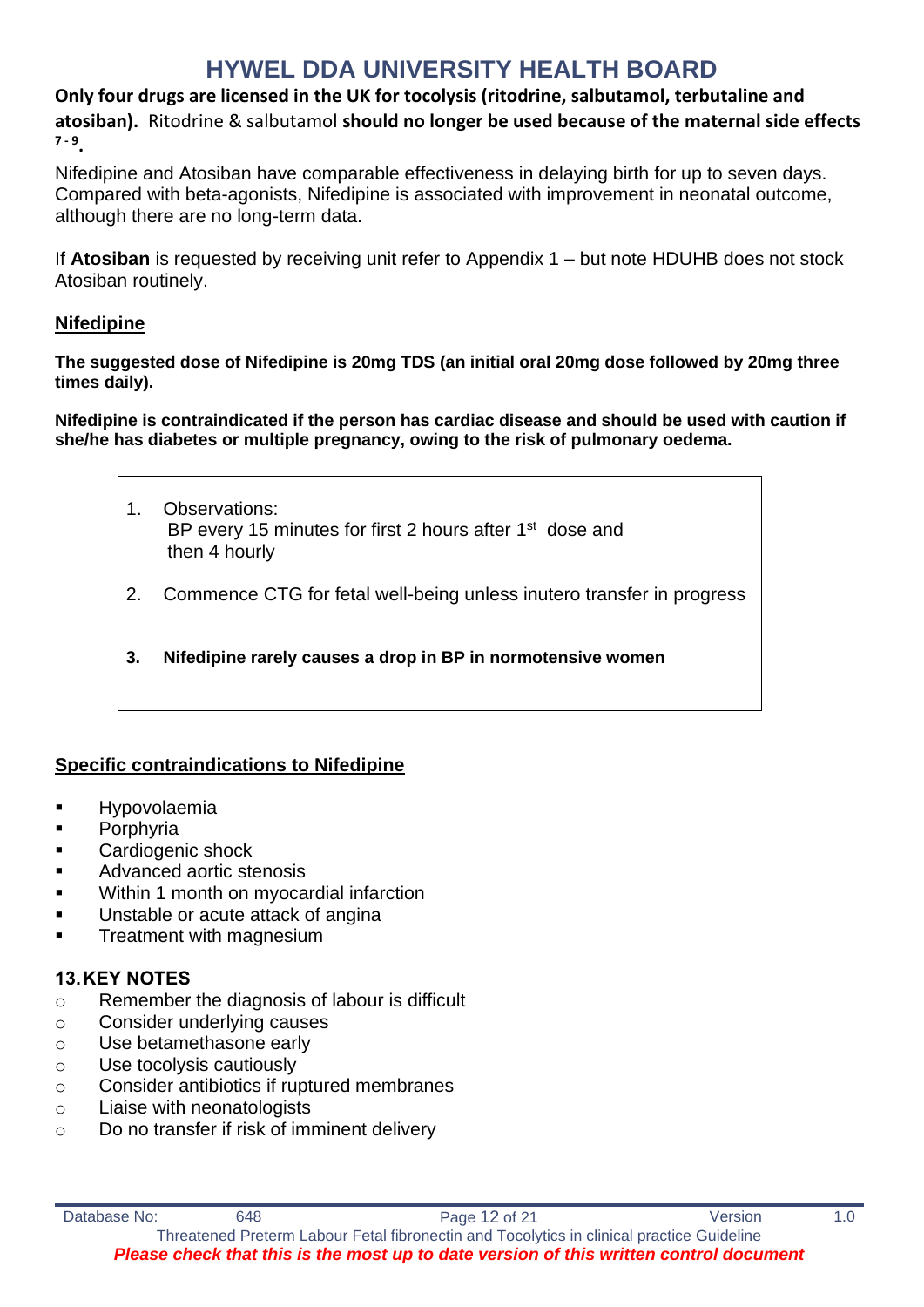#### <span id="page-12-0"></span>**14.MONITORING**

A regular audit will be carried out considering the following standards:

- 1. Number of women fFN positive who deliver in the next 7 days
- 2. Number of women fFN negative who deliver in the next 7 days
- 3. Number of women with cervical length ≤ 15mm on transvaginal ultrasound who deliver in the next 7 days
- 4. Number of women with cervical length > 15mm on transvaginal ultrasound who deliver in the next 7 days
- 5. Number of *in utero* transfers with fFN negative and do not deliver in the next 7 days
- 6. Number of *in utero* transfers with cervical length > 15mm on transvaginal ultrasound and do not deliver in the next 7 days
- 7. Number of women who received a tocolytic drug for suspected prteterm birth
- 8. Choice and duration of tocolytic drug
- 9. Proportion of women on local first-line tocolytic drug and on multiple drugs
- 10. Number of women receiving a course of antenatal corticosteroids
- 11. Births before 34 weeks of gestation
- 12. Proportion of women and babies with adverse effects associated with tocolyic drugs
- 13. Number of babies born without exposure to antenatal corticosteroids
- 14. Use of a guideline on tocolysis

Refer to Appendix 5 - Audit Proforma on Predictive Value of fFN & Cervical Length Audit results will be considered by the Women and Children's Quality, Safety and Experience Group.

#### <span id="page-12-1"></span>**15.REFERENCES**

- Maternal and Child Health Consortium. *Confidential enquiries into stillbirths and deaths in infancy (CESDI): 6th annual report*. London: Stationery Office, 1999.
- Peters KD, Kochanek KD, Murphy SL. Deaths: final data for 1996. *Natl Vital Stat Rep* 1998; 47:1-100.
- Department of Health (UK). *NHS maternity statistics, England: 1989-90 to 1994-95*. London: Stationery Office, 1997. www.doh.gov.uk/public/sb9728.htm (accessed 23 August 2001).
- Stewart AL, Rifkin L, Amess PN, Kirkbride V, Townsend JP, Miller DH, et al. Brain structure and neurocognitive and behavioural function in adolescents who were born very preterm. *Lancet* 1999; 353:1653-7.
- Wolke D, Meyer R. Cognitive status, language attainment, and prereading skills of 6-year-old very preterm children and their peers: the Bavarian longitudinal study. *Dev Med Child Neurol* 1999; 41:94-109.
- Crowley P. Prophylactic corticosteroids for preterm birth. *Cochrane Database Syst Rev*  2000;(2):CD000065.
- Mercer BM, Goldenberg RL, Das A, et al. The preterm prediction study: a clinical risk assessment system. Am J Obstet Gynecol. 1996; 174;1885-1893.
- Goldenberg RL, Iams JD, Mercer BM, et al. The preterm prediction study: the value of new versus standard risk factors in predicting early and all spontaneous preterm births. Am J Public Health. 1998; 88:233-238.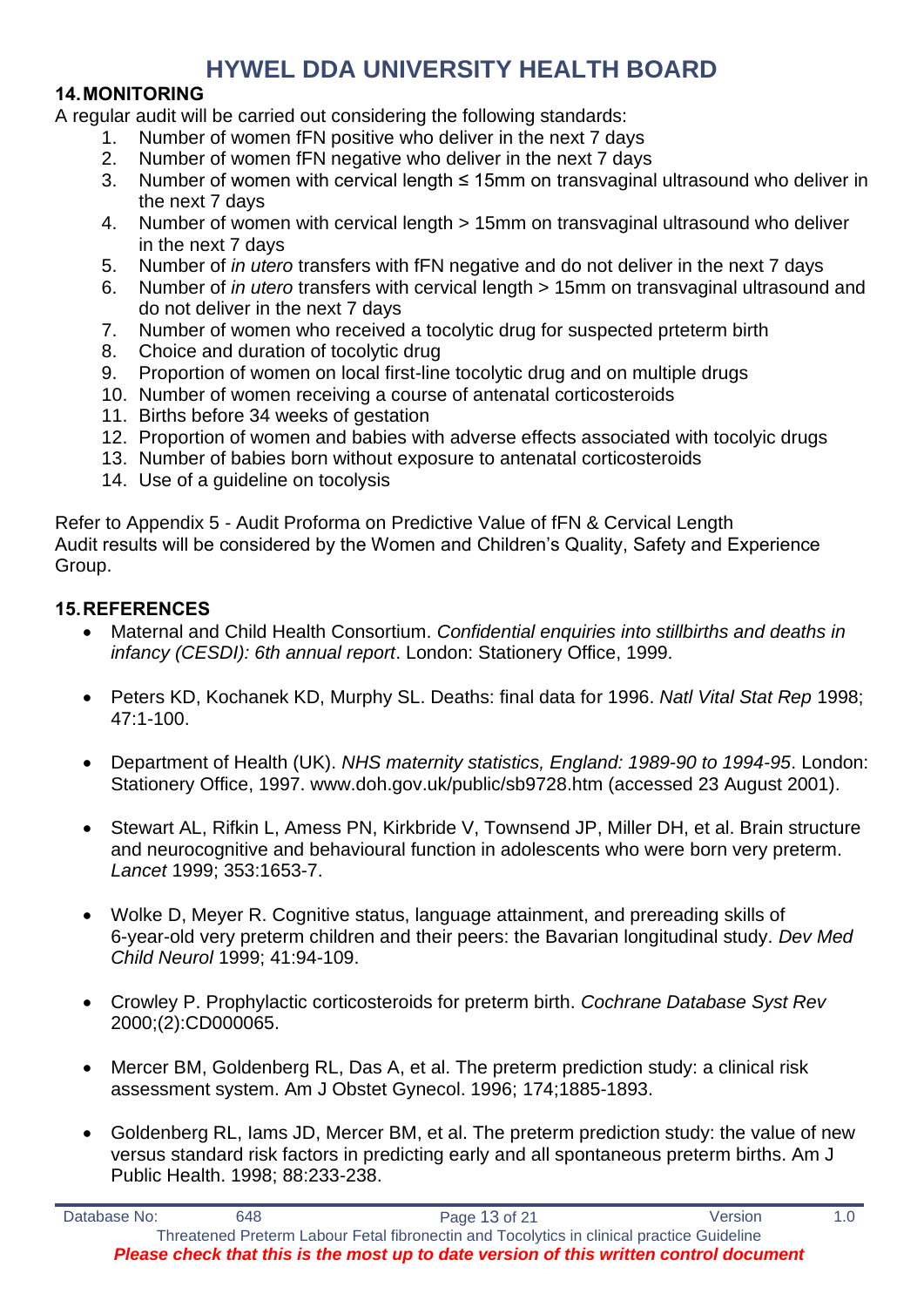- Mattison DR, Wilson S, Coussens, C, Gilbert D (eds). The Role of Environmental Hazards in Premature Birth: Workshop Summary. Washington, DC: The National Academies Press; 2003.
- Lockwood CJ, Kuczynski E. Risk stratification and pathological mechanisms in preterm delivery. Pediatr Perinat Epidemiol. 2001; 15(suppl 2):78-79.
- Sotiriadis A, Papatheodorou S, Kavvadias A, Makrydimas G. Transvaginal cervical length measurement for prediction of preterm birth in women with threatened preterm labor: a meta-analysis. *Ultrasound Obstet Gynecol* 2010; 35: 54–64. Published online 15 December 2009 in Wiley InterScience (www.interscience.wiley.com). DOI: 10.1002/uog.7457
- Tsoi E, Akmal S, Geerts L, Jeffery B, Nicolaides KH. Sonographic measurement of cervical length and fetal fibronectin testing in threatened preterm labor. Ultrasound in Obstetrics & Gynecology. 2006; 27:368-372.
- Fonseca EB, Celik E, Parra M, Singh M, Nicolaides KH. Progesterone and the risk of preterm birth among women with a short cervix. *N Engl J Med* 2007; **357:** 462–469.
- Matsuura H, Takio K, Titani K, Greene T, Levery SB, Salyan ME, et al. The oncofetal structure of human fibronectin defined by monoclonal antibody FDC-6. Unique structural requirement for the antigenic specificity provided by a glycosylhexapeptide. *J Biol Chem*  1988; 263:3314-22.
- Leitich H, Egarter C, Kaider A et al. Cervicovaginal fetal fibronectin as a marker for preterm delivery: A meta-analysis. American Journal of Obstetrics and Gynaecology. 1999;180:1169-1176.
- Honest H, Bachman L M, Gupta J K, Kleijnen J, Khan K S. Accuracy of cervicovaginal fetal fibronectin test in predicting risk of spontaneous preterm birth: systematic review BMJ 2002;325:301
- Berghella V, Hayes E, Visintine J, Baxter JK. Fetal fibronectin testing for reducing the risk of preterm birth. Cochrane Database Syst Rev. 2008 Oct 8; (4): CD006843.
- Sanchez-Ramos L, Delke I, Zamora J, Kaunitz AM. Fetal fibronectin as a short-term predictor of preterm birth in symptomatic patients: a meta-analysis. Obstet Gynecol. 2009; 114: 631-640.
- McKenna DS, Chung K, Iams JD. Effect of digital cervical examination on the expression of fetal fibronectin. Journal of Reproductive Medicine. 1999; 44: 796-800.
- Crowther CA. Neonatal respiratory distress syndrome after repeat exposure to antenatal corticosteroids: a randomised controlled trial. Lancet. 2006; 367:1913-1919.
- Murphy KE, Hannah ME, Wilan AR et al. Multiple courses of antenatal corticosteroids for preterm birth (MACS): a randomised controlled trial. Lancet. 2008; 372:2143-2151.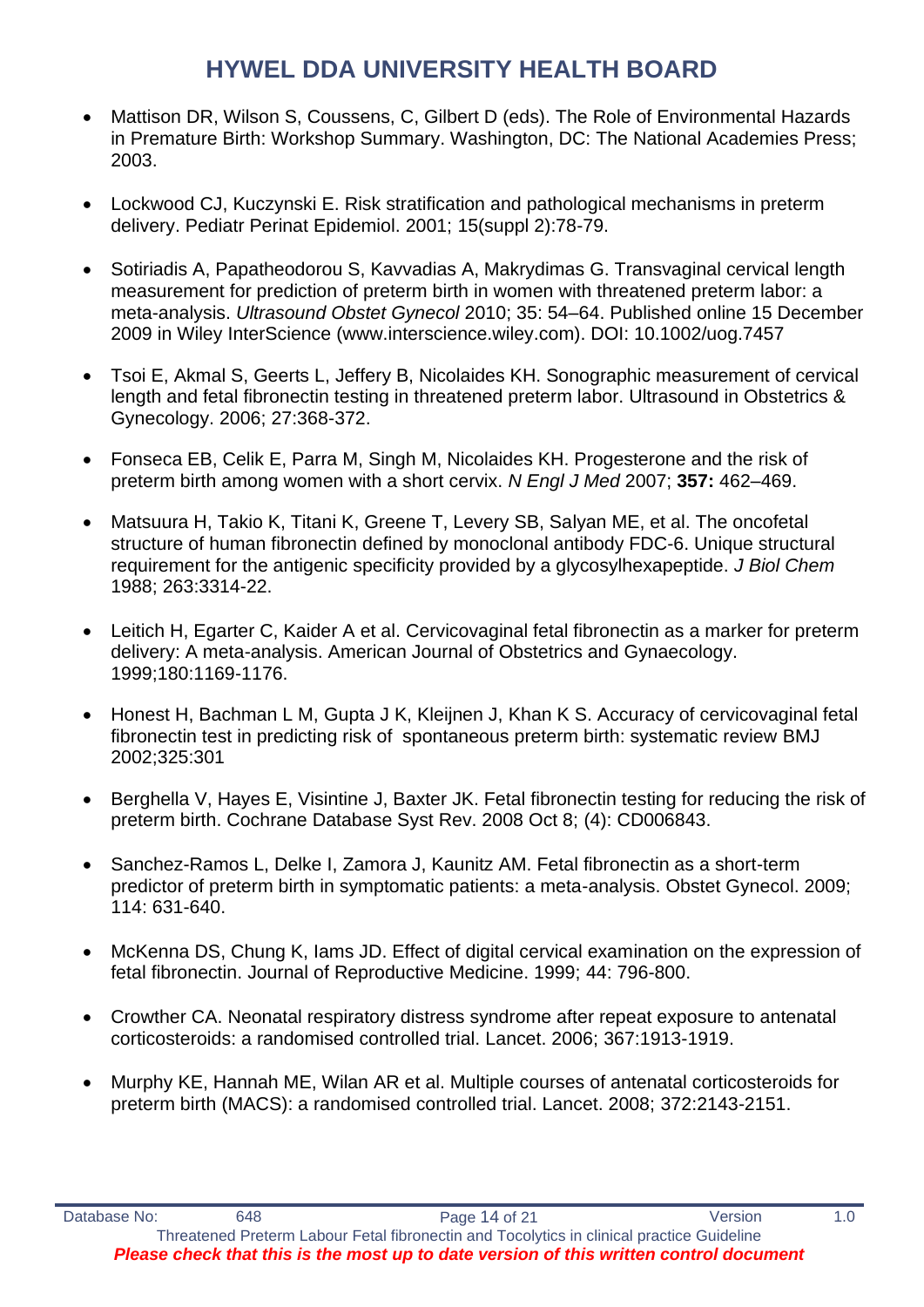### <span id="page-14-0"></span>**16.APPENDIX 1 - ATOSIBAN (TRACTOCILE)**

Suggested dose: an initial bolus of 6.75mg over one minute, followed by an infusion of 18mg/hour for 3 hours, then 6mg/hour for up to 45 hours (to a maximum of 330mg).

### Atosiban

- Is an Oxytocin antagonist
- Requires IV administration
- Initial bolus, then high dose infusion for 3 hours, followed by low dose infusion for up to 45 hours
- Reassess after 18 hours of treatment
- Has a half-life of 13 minutes therefore no additional risk of PPH
- Re-treatment is an option.

### Method of administration

Atosiban (Tractotile) is administered IV in three stages:

- 1) Loading dose slow bolus injection over one minute of 6.75mg Atosiban (0.9 ml of 7.5mg/ml solution for injection
- 2) Initial infusion high dose of 300ug/min Atosiban for 3 hours only. Preparation: withdraw (and discard) 10mls of a 100ml NSaline infusion. Add 10mls of Atosiban 7.5mg/ml concentration (two ampoules of 5mls each). Set infusion speed to 24mls/hr (this will use 72mls in 3 hours – the rest may be used for step 3).
- 3) Maintenance infusion low dose infusion of 100ug/min Atosiban for up to 45 hours; stop earlier once contractions have settled for 4 hours. Most patients are expected to settle in 13 hours.

Preparation: repeat as for step 2. Reduce infusion rate to **8mls/hour**.

### Specific contraindications for Atosiban

Known hypersensitivity to Atosiban or any of the contents in Tractocile®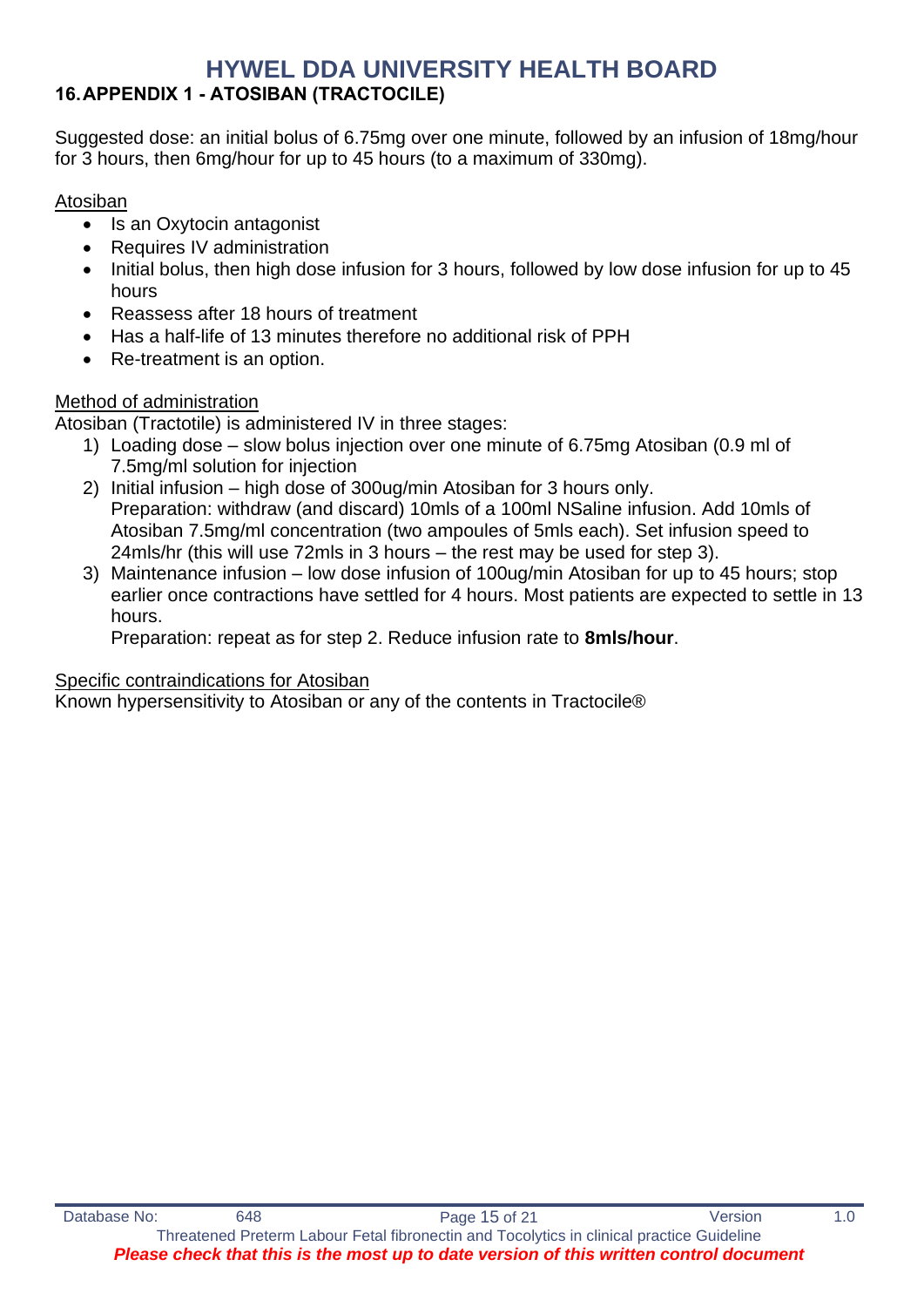<span id="page-15-0"></span>**17.APPENDIX 2 - SCREENING FOR PRETERM LABOUR IN THE ANTENATAL BOOKING CLINIC – FLOW CHART**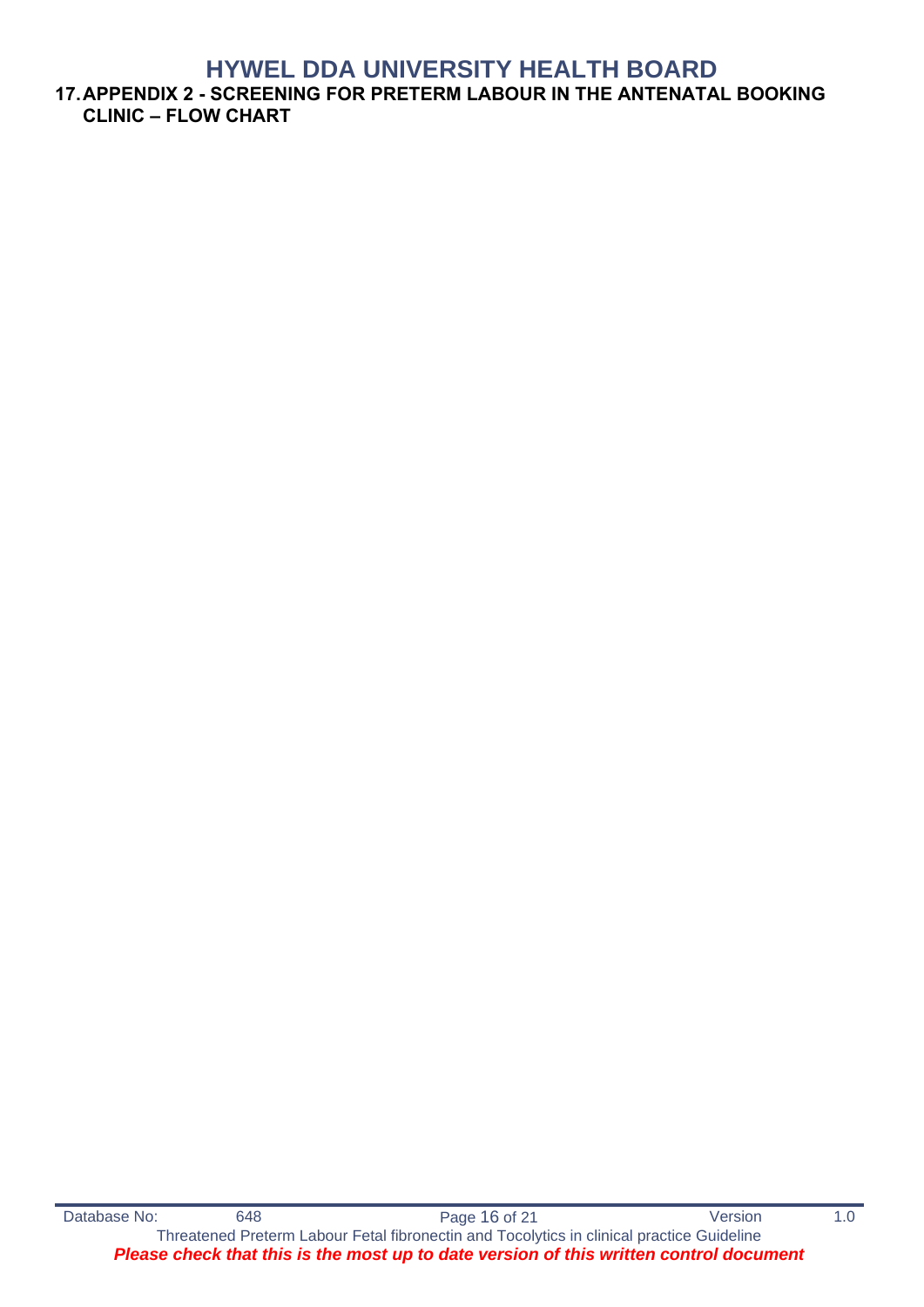#### **Screening for preterm labour in the antenatal booking clinic – flow chart**

Worldwide there are 15 million preterm births that take place per annum. One million of these preterm babies dies. In the UK this has an estimated cost of £2.9 billion per annum.

Preterm birth is one syndrome with many causes. These are namely Cervical disease, Decline in progesterone action, Uterine overdistension, Decidua senescence, Vascular disorder, Infection, Stress, and Breakdown of maternal-fetal tolerance.

Risk factors for preterm birth where screening is advised (National audit – Preterm Network, UK):

- 1. Previous preterm birth
- 2. Previous Preterm Prelabour Rupture of Membranes (PPROM)
- 3. Recurrent 2nd trimester loss
- 4. 2 X Large Loop Excision of the Transformation Zone (LLETZ)
- 5. Cone biopsy
- 6. Uterine anomalies

CERVICAL LENGTH AT 16/40. IF NOT PERFORMED AT 16/40, CONSIDER DOING BETWEEN 16/40 AND 22/40 (SHOULD BE DONE BY TVS)

NICE.org.uk

RISK FACTORS 4, 5 and 6 CAN BE FOLLOWED UP BY THEIR CMW

National Preterm Birth Group

IF CERVICAL LENGTH > 25 MM WITH RISK FACTORS 1, 2 AND 3

INDIVIDUALISED MANAGEMENT PLAN NEEDED\* National Preterm Birth Group

VAGINAL PROGESTERONE OR CERVICAL CERCLAGE NICE.org.uk

IF CERVICAL LENGTH IS <25 MM, PATIENT MUST BE OFFERED EITHER

CERVICAL LENGTH <25 MM AND PREVIOUS TREATMENT WITH EITHER PROGESTERONE OR CERVICAL CERCLAGE

SERIAL CERVICAL LENGTH AND fFN TEST / Actim partus NEEDED

CERVICAL LENGTH >25 MM AND WITH RISK FACTORS 1, 2 AND 3 MAY NEED SERIAL CERVICAL LENGTH AND fFN /Actim partus \*

For cervical cerclage monofilament sutures are recommended **ETHILON W748 OR W738** CYCLOGEST 200 mg pessary once daily is recommended as progesterone therapy. \*Screening to be done every two weeks with cervical length and fFN until she crosses her risk line.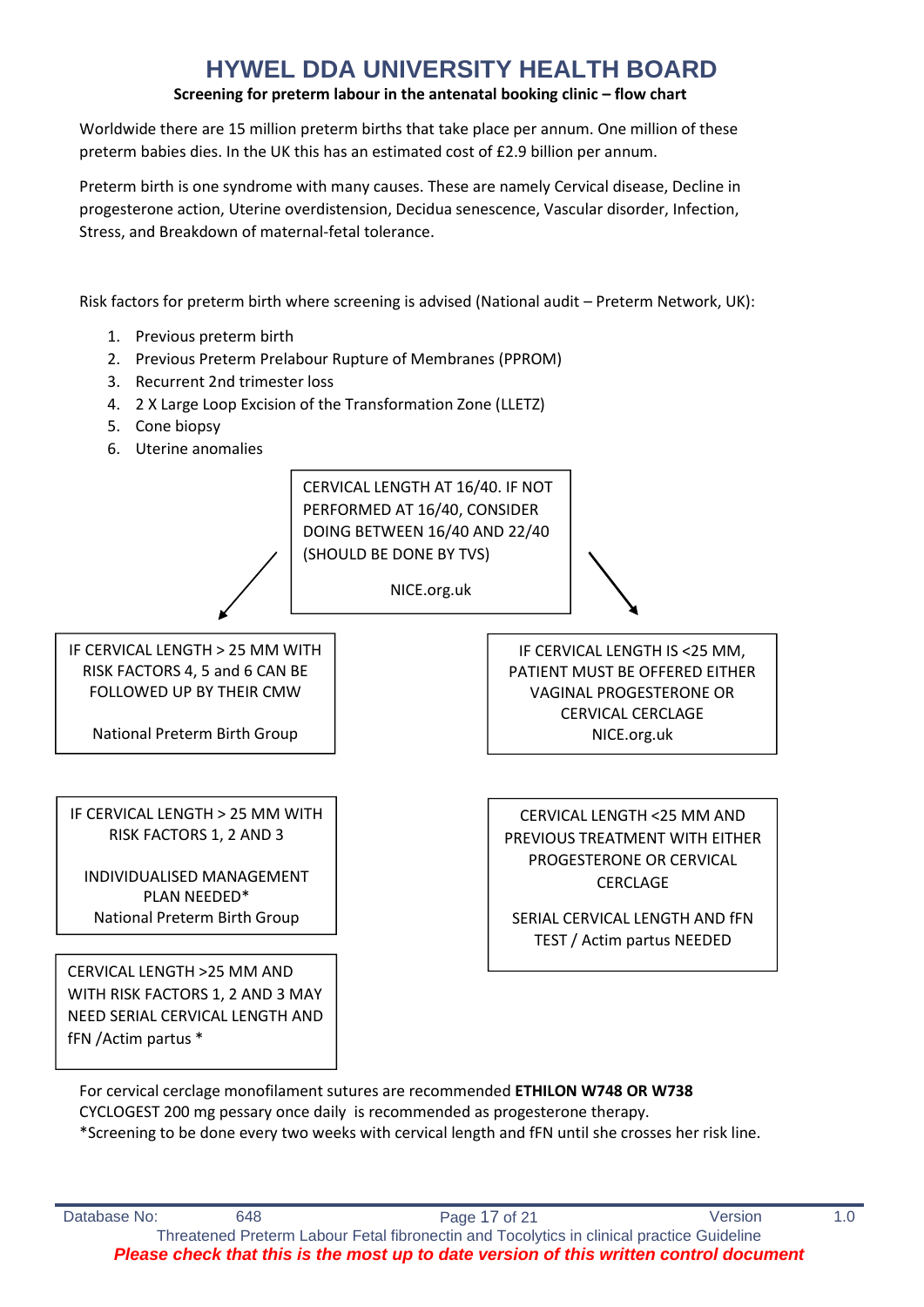### <span id="page-17-0"></span>**18.APPENDIX 3 - GUIDANCE FOR ANTENATAL CORTICOSTEROID ADMINISTRATION**

Antenatal corticosteroid administration significantly reduces the risk to the neonate of respiratory syndrome, intraventricular haemorrhage, and death. The advised dosage is either Betamethasone 12mg IM (two doses 24hrs apart) or Dexamethasone 6mg IM (four doses 12hrs apart). Repeat courses of antenatal corticosteroids are not recommended.

Optimum benefit is obtained within seven days of administration of corticosteroids.

The benefits and risks of antenatal corticosteroid administration should be discussed with the patient prior to administration.

Patient information (RCOG) to be given:

[https://www.rcog.org.uk/globalassets/documents/patients/patient-information-leaflets/pregnancy/pi](https://www.rcog.org.uk/globalassets/documents/patients/patient-information-leaflets/pregnancy/pi-corticosteroids-in-pregnancy.pdf)[corticosteroids-in-pregnancy.pdf](https://www.rcog.org.uk/globalassets/documents/patients/patient-information-leaflets/pregnancy/pi-corticosteroids-in-pregnancy.pdf)

Indications for administering antenatal corticosteroids:

- 1. Preterm Prelabour Rupture of Membranes (PPROM)
- 2. Antepartum Haemorrhage (APH)
- 3. Elective preterm delivery for maternal or fetal indications.
- 4. Pre term labour use fFN and cervical length measurement for risk assessment (QUiPP application can be used – not validated but recommended by UK Preterm Clinical Network)
- 5. Elective caesarean section less than 39 weeks of gestation

| <b>GESTATIONAL AGE</b>                                                                | <b>RECOMMONDATION</b>                                                                         |  |  |  |
|---------------------------------------------------------------------------------------|-----------------------------------------------------------------------------------------------|--|--|--|
| Between 23+0 and 23+6                                                                 | No proven benefit. Need consultant                                                            |  |  |  |
|                                                                                       | obstetrician and consultant neonatologist                                                     |  |  |  |
|                                                                                       | involvement.                                                                                  |  |  |  |
|                                                                                       | Informed decision is required.                                                                |  |  |  |
| Between 24+0 and 25+6 gestation                                                       | Consider antenatal corticosteroids                                                            |  |  |  |
| Between 26+0 and 33+6                                                                 | Offer antenatal corticosteroids                                                               |  |  |  |
| Between $34+0$ and $35+6$                                                             | Offer antenatal corticosteroids (2017)                                                        |  |  |  |
| Elective caesarean section less than 39                                               | Offer antenatal corticosteroids                                                               |  |  |  |
| weeks                                                                                 |                                                                                               |  |  |  |
|                                                                                       | TYPE 1, TYPE 2 AND GESTATIONAL DIABETES                                                       |  |  |  |
|                                                                                       | Induction of labour (IOL) - Type 1 diabetes, Type 2 diabetes and gestational diabetes -       |  |  |  |
| steroids required if you consider IOL before 37/40.                                   |                                                                                               |  |  |  |
| Elective caesarean section (elLSCS) - Type 1 diabetes and Type 2 diabetes – if elLSCS |                                                                                               |  |  |  |
| is planned before 39/40 steroids are required.                                        |                                                                                               |  |  |  |
|                                                                                       | Do not wait to administer further doses of steroids if following the initial dose of steroids |  |  |  |
| delivery of the baby is indicated for maternal or fetal reasons. Consider immediate   |                                                                                               |  |  |  |
| delivery.                                                                             |                                                                                               |  |  |  |
| <b>WHERE ANTENATAL STEROIDS ARE NOT INDICATED</b>                                     |                                                                                               |  |  |  |
|                                                                                       | Gestational diabetics undergoing IOL at/after 37 weeks of gestation                           |  |  |  |
| Failed IOL undergoing caesarean section at/ less than 37 weeks of gestation           |                                                                                               |  |  |  |
|                                                                                       |                                                                                               |  |  |  |
|                                                                                       | <b>CONTRAINDICATION FOR STEROIDS</b>                                                          |  |  |  |
| Chorioamnionitis<br>Maternal sepsis                                                   |                                                                                               |  |  |  |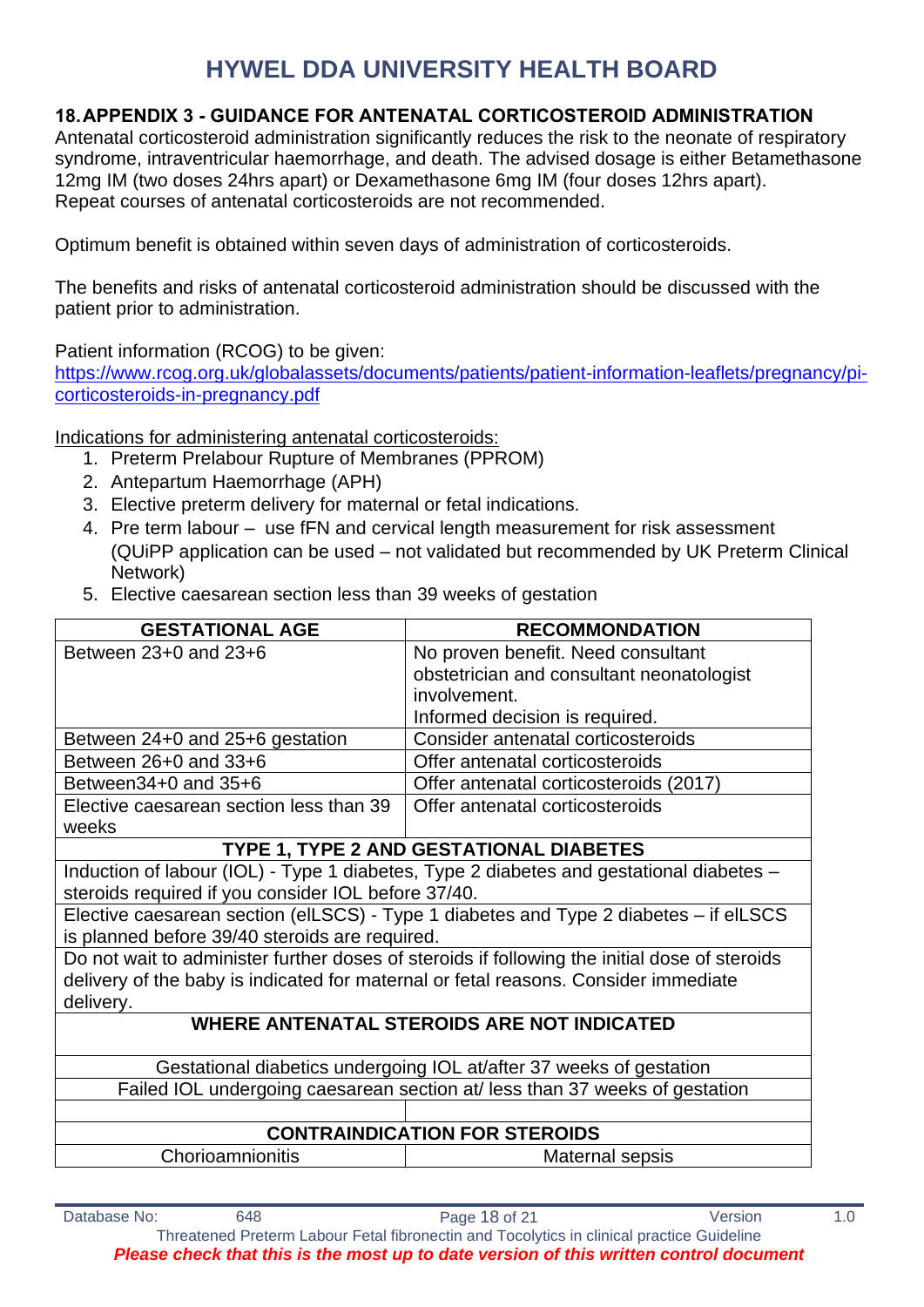#### **REFERENCES**

- National Institute for Health and Care Excellence. Preterm labour and birth. NICE guideline No 25. 2015.
- World Health Organization. WHO recommendations on interventions to improve preterm birth outcomes. 2015.
- <http://dx.doi.org/10.1001/jamapediatrics.2017.0602>
- <http://dx.doi.org/10.1056/NEJMoa1516783>
- <http://onlinelibrary.wiley.com/doi/10.1002/14651858.CD004454.pub3/full>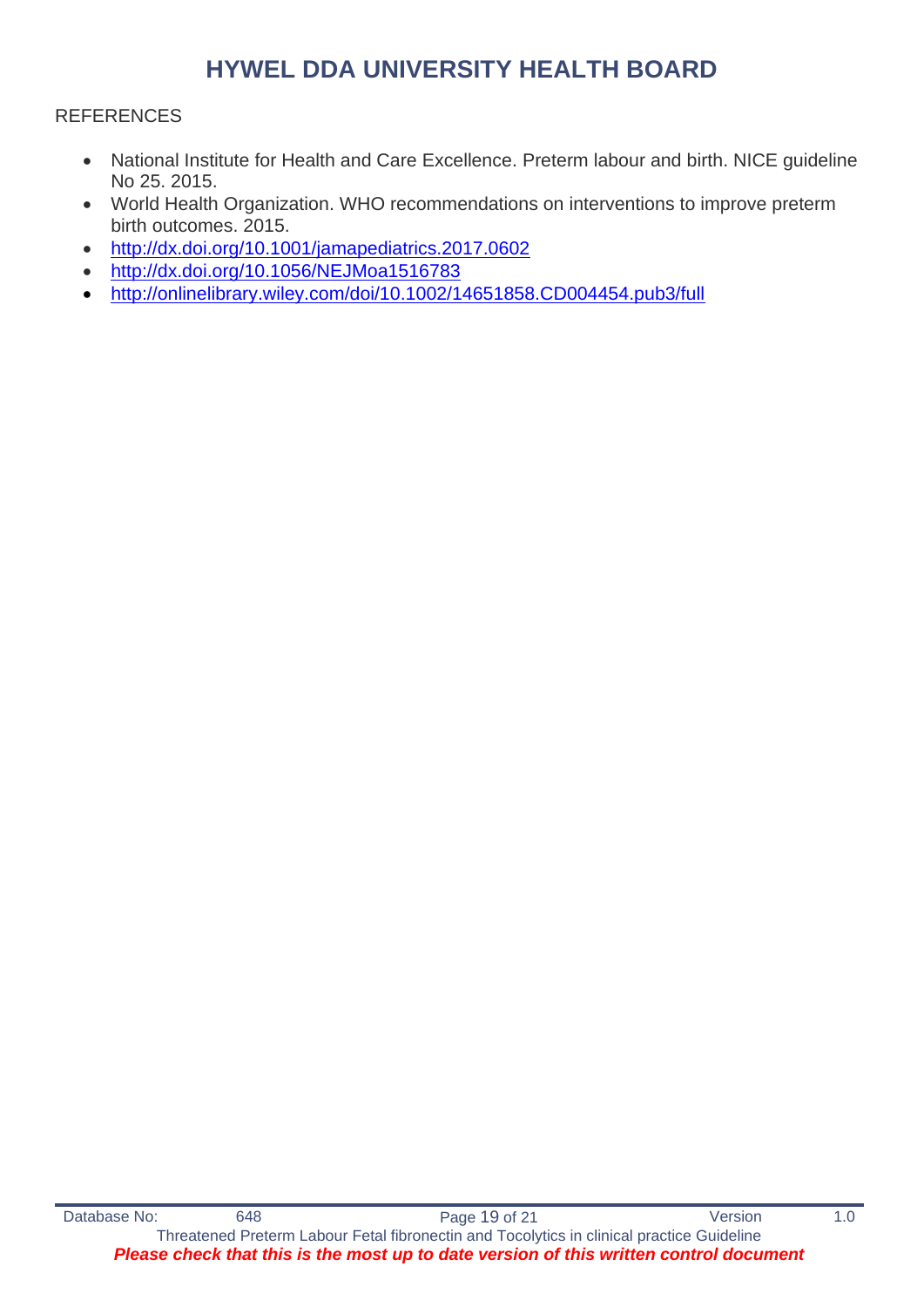#### <span id="page-19-0"></span>**HYWEL DDA UNIVERSITY HEALTH BOARD 19.APPENDIX 4 - ST THOMAS' HOSPITAL PROTOCOL FOR SYMPTOMATIC PATIENTS (MODIFIED)**

The Rapid 10Q fFN machines, which also give a quantitative result, can aid better risk discrimination (Abbott et al, 2012). The table below indicates risk of delivery according to quantitative fFN value, along with management guidelines:

| fFN<br>value | % who will<br>deliver within 2<br>weeks | % who will deliver<br>at <34 weeks | Management guidelines<br>Valid for 24+0 (or earlier<br>where the fetus is<br>potentially viable) to<br>34+6 weeks                          |
|--------------|-----------------------------------------|------------------------------------|--------------------------------------------------------------------------------------------------------------------------------------------|
| $0 - 9$      | $2$                                     | $2$                                | Discharge with routine<br>midwife follow up                                                                                                |
| 10-49        | $<$ 2                                   | $5 - 15$                           | Discharge with routine<br>consultant follow up                                                                                             |
| 50-199       | $5 - 15$                                | $10 - 15$                          | Admit<br>$\bullet$<br>Give<br>betamethasone<br>12mg 24 hours<br>apart                                                                      |
| 200-499      | 30                                      | 30                                 | Admit<br>$\bullet$<br>Give<br>betamethasone<br>12mg 24 hours<br>apart<br>Tocolysis with<br>Nifedipine 20mg<br>stat then 20mg<br><b>TDS</b> |
| >500         | 50                                      | 75                                 | Admit<br>Give<br>betamethasone<br>12mg 24 hours<br>apart<br>Tocolysis with<br>Nifedipine 20mg<br>stat then 20mg<br><b>TDS</b>              |

### **Important point**

False positive may occur as a result of blood or semen, therefore history of sexual intercourse in last 48 hours and PVB should be obtained.